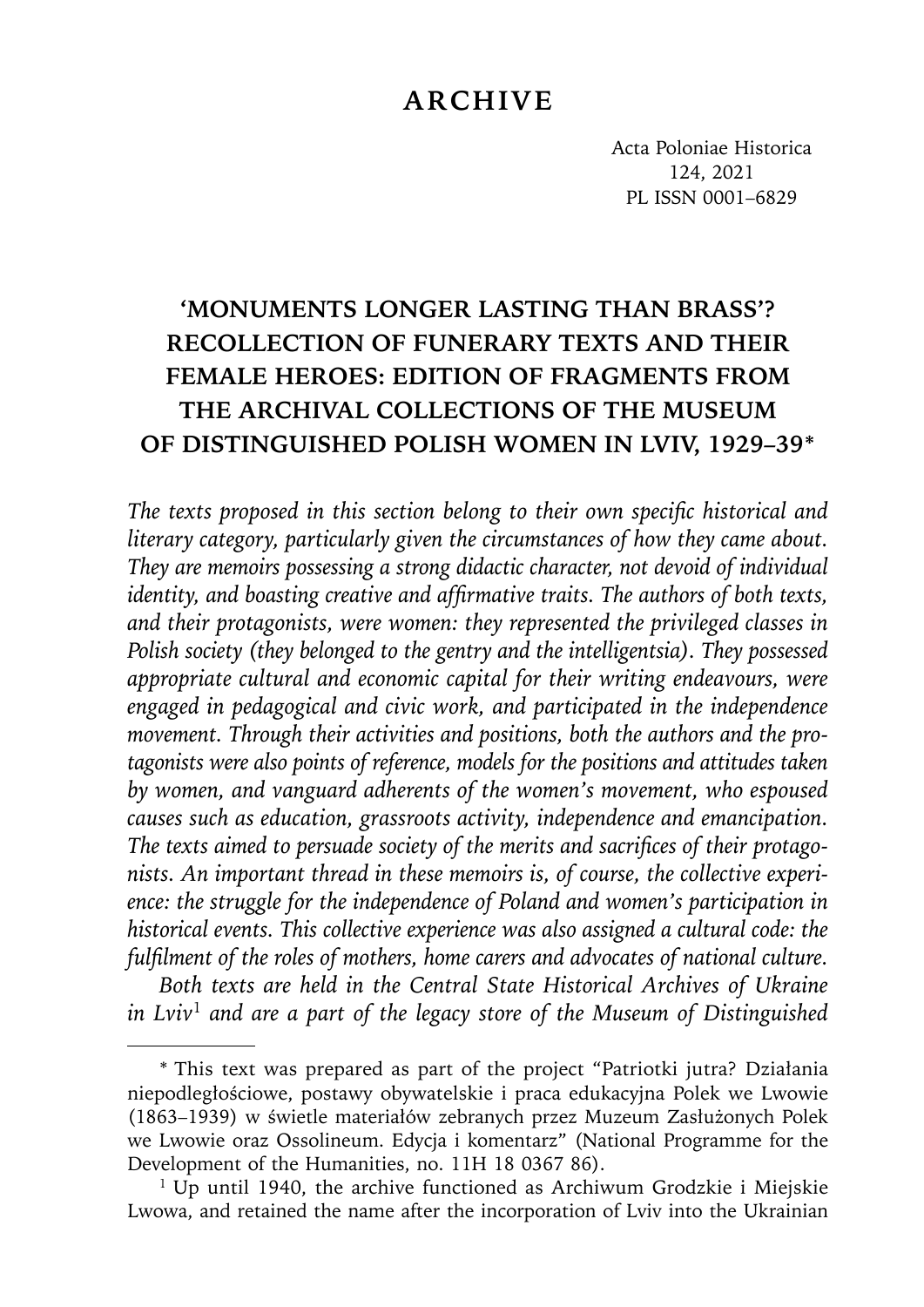*Polish Women [Muzeum Zasłużonych Polek], which are in turn a part of the fi les of the Union of Polish Christian Women's Societies [Akta Zjednoczenia Polskich Chrześcijańskich Towarzystw Kobiecych].*<sup>2</sup> *The archival resource of the Museum of Distinguished Polish Women is the result of the activities carried out by this same institution in the years 1929–39. The archive is made up of collected memories, recollections and personal accounts, ego-documents and other forms that commemorate the achievements of Polish women.*<sup>3</sup> *The two biographies presented in this volume were collected as part of a campaign to publicise the goals of the Museum of Distinguished Polish Women, carried out by female activists from Lviv just before the opening of the institution. In the press and during occasional social gatherings, museologists called for a compilation of the testimonies of these women's lives, their activities and heroism; and for these materials to be shared with the newly established initiative. The texts submitted to the Museum were of various length, written in various languages, and were characterised by a varied literary phrase and haptic (typescripts vs manuscripts, the cheapest paper vs letterheads with coats of arms, etc.) – and at the same time, they had one goal in common: to collect, edit and store the remembrances of deceased female citizens, the inhabitants of Polish lands, most often representatives of the gentry and the intelligentsia. The Museum's task was to create an almost national pantheon of Polish women, to include their lives and achievements in a universal narrative about patriotism, service on behalf of the country and civic attitudes.*

*The activity of the Museum of Distinguished Polish Women covers the last decade of the Second Polish Republic (1929–39). It is related to Lviv's traditions of women's emancipation and the organisation of the women's movement in this* 

Soviet Republic; whereas after 1990 it carried the title Центральний Державний Історичний Архів України, м. Львів (ЦДІАЛ). Its English title is the Central State Historical Archives of Ukraine in Lviv.

<sup>&</sup>lt;sup>2</sup> About the union and its characteristics, see Lidia Michalska-Bracha, 'Akta Zjednoczenia Polskich Chrześcijańskich Towarzystw Kobiecych we Lwowie (1913–1939) w zbiorach lwowskich', in Lidia Michalska- Bracha and Magdalena Przeniosło (eds), *Znani i nieznani międzywojennego Lwowa. Studia i materiały* (Kielce, 2007), 111–22. 3 The very name of the umbrella organisation for women's initiatives in Lviv, i.e.

the Union of Polish Christian Women's Societies, contained a specific assumption pertaining to the homogeneity of the 'Polishness' of distinguished Polish women (Christian, meaning Catholic). Lviv's multiculturalism and multi-ethnicity, also in the women's movement and organisations has been addressed by contemporary historians such as Dietlind Hüchtker, *Geschichte als Performance. Politische Bewegungen in Galizien um 1900* (Frankfurt–New York, 2014); Angelique Leszczawski-Schwerk, *Die umkämpften Tore zur Gleichberechtigung. Frauenbewegungen in Galizien (1867–1918)* (Wien, 2014).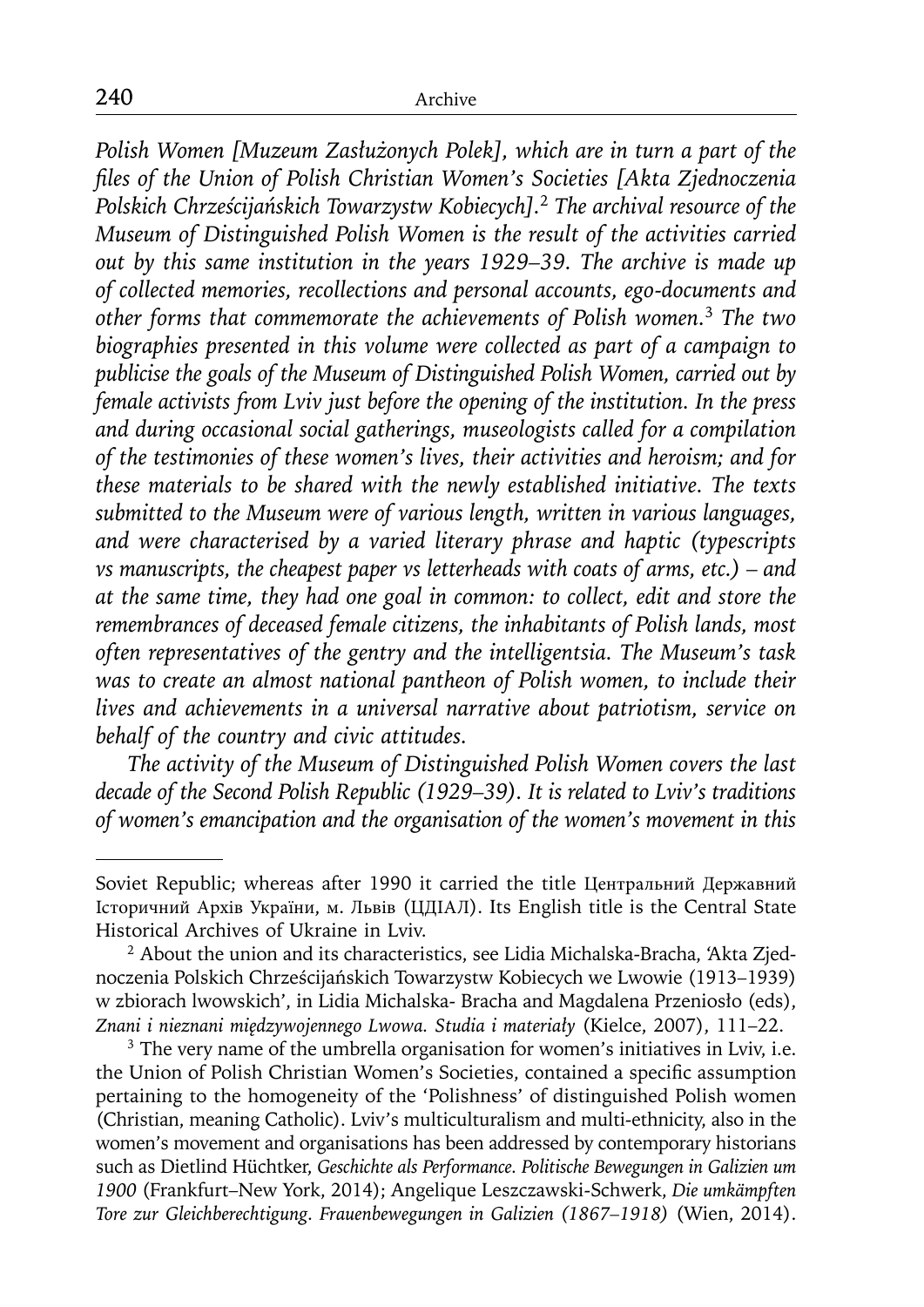*city. Initiatives looked to commemorate the heroism of women during wars and uprisings, as well as their contribution to educational work in society. The direct originators of the establishment of the institution were two activists connected with Lviv. The first was Antonina Machczyńska (1837–1919), who prepared the groundwork for establishing the Museum at the beginning of the twentieth century, and who left behind an archive of collected materials.*<sup>4</sup> *The continuator of her legacy was Maria Bruchnalska (1869–1944),*<sup>5</sup> *a scholar and activist, who, with the cooperation and academic assistance of Łucja Charewiczowa (1897–1943)* and the financial and local support of *Eleonora Lubomirska*, *managed to found the Museum of Distinguished Polish Women, which was offi cially opened in January 1930.*<sup>6</sup> *The unicameral exhibition space consisted mainly of portraits, busts or photographs of women with short biographical descriptions and objects related to Poland's past; artefacts that belonged to or had been made by women. In this way, in one room of the museum, the iconic female soldier Emilia Plater*<sup>7</sup> *and the poetess Maria Konopnicka*<sup>8</sup> *were displayed, as well as the images of women whose biographies were considered by the* 

<sup>4</sup> Antonina Machczyńska (1837–1919) – teacher, social and independence activist, involved in the struggle for women's access to education; see S. Konarski, 'Antonina Machczyńska', in *Polski Słownik Biograficzny* (hereinafter: *PSB*), xviii (1973), 626–7; Lidia Michalska-Bracha, '*Pamięć przeszłości własnej.* Wokół idei Muzeum Zasłużonych Polek we Lwowie', in Marek Przeniosło and Katarzyna Sierakowska (eds), *Pamięć historyczna kobiet* (Kielce, 2007), 25–38 (here 28–36). 5 Maria Bruchnalska (1869–1944)– social and educational activist, writer and

journalist, initiator of memorial publications and museum founder. See Lidia Michalska-Bracha, 'Maria Bruchnalska i jej badania nad udziałem kobiet w powstaniu styczniowym', in Leonid Zaszkilniak and Jerzy Maternicki (eds), *Wielokulturowe środowisko historyczne Lwowa* (Rzeszów, 2004/5), 435–48.

<sup>6</sup>*Poświęcenie i otwarcie Muzeum Zasłużonych Polek we Lwowie 19 stycznia 1930 roku* (Lwów, 1930).<br><sup>7</sup> Emilia Plater (1806–31) – participant of the November Uprising of 1830–1,

commemorated and made famous for posterity in a poem by Adam Mickiewicz. Emilia Plater enjoys a place of remembrance for the participation of women in war and insurrectionary struggles. Stories about her were strongly popularised in the 19th century, and maintained throughout the 20th century. See Dietlind Hüchtker and Karsten Holste, 'Die bewaffnete Heldin 1813–1913–2013: Wahrnehmungen, Deutungen und Gedächtnis', in Maria Dmitrieva and Lars Karl (eds), *Das Jahr 1813. Ostmitteleuropa und Leipzig: Die Völkerschlacht als (trans)nationaler Erinnerungsort* (Wien–Köln–Weimar, 2016), 47–67.

<sup>8</sup> Maria Konopnicka (1842–1910) – poet and writer, who touched upon the themes of independence, and featured national and social motifs. Needless to say, Konopnicka in her lifetime was one of the icons of the 'patriotic' education of young people.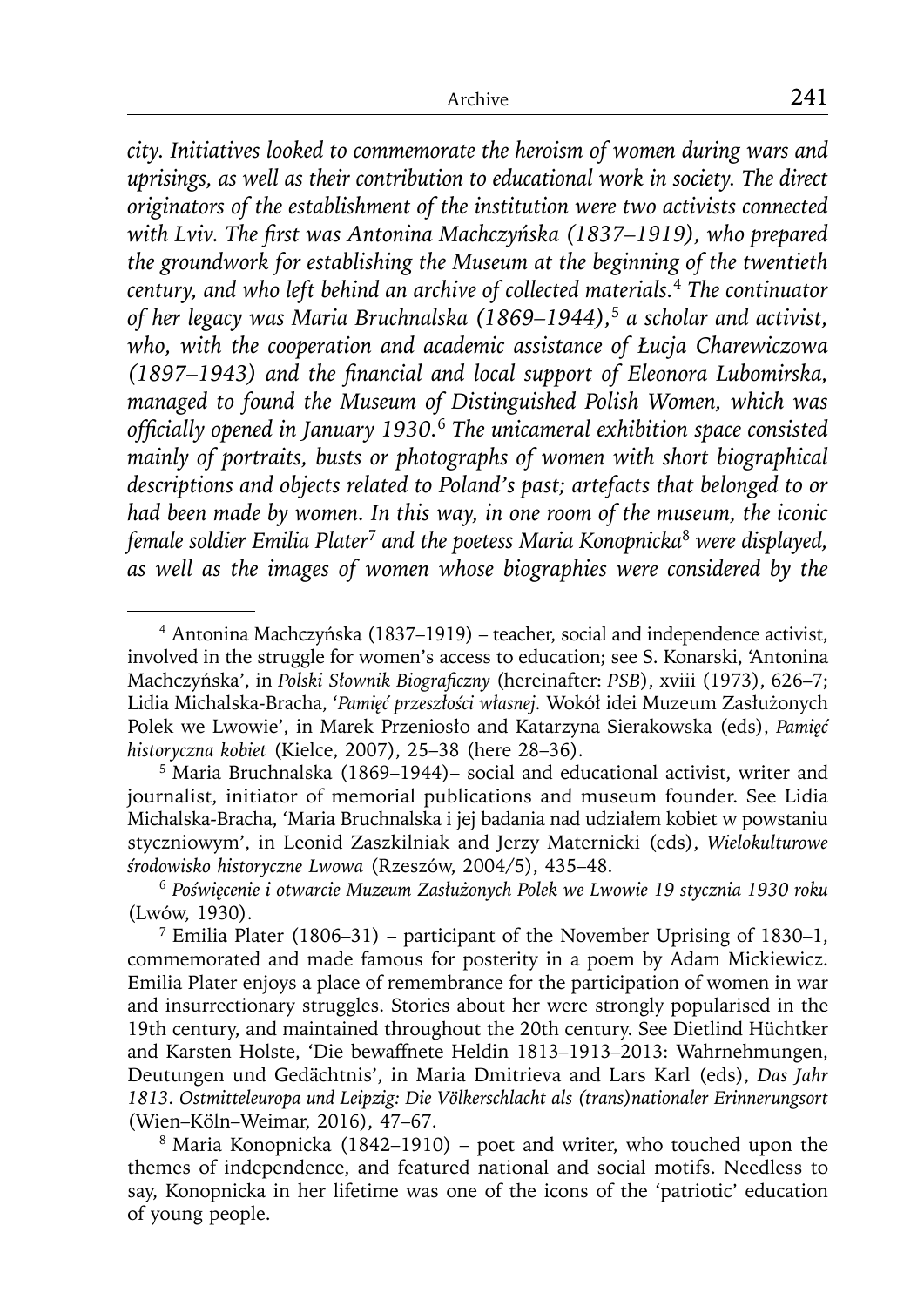*museum's employees to be in line with the goals of the Museum. In other words, these women were 'deserving of their place'.*<sup>9</sup> *Most of the women featured were educational activists, who had participated in the independence movement and uprisings or wars. They were often writers, but most were teachers – a specific role model for those generations of women. The exhibition of the Museum of Distinguished Polish Women was a part of the larger Lubomirski Museum at the Ossoliński National Institute.*

*The Museum of Distinguished Polish Women was both the product and producer of a specific 'remembrance policy' (that is: a historical, archival, and scholarly activity aimed at locating in museums a past that belonged to women), which many activists of social movements, including women's emancipation movements looked to activate and implement from the end of the 1920s. The women's movement in Europe, including Poland, was a breeding ground for ideas and projects. As a result, treatises, pamphlets and articles were published relating to the production of knowledge and the storage of the memory of one's own past, aimed at inscribing women's history into the universal circulation of thought.*<sup>10</sup> *In the Polish context, attention was paid primarily to publications closely related to the participation of women in the independence movement and their roles in uprisings and during the First World War. Two such publications were* Ciche bohaterki. Udział kobiet w powstaniu styczniowym *and* Wierna służba *['Silent Heroines. On the Participation* 

<sup>&</sup>lt;sup>9</sup> Anna Nowakowska-Wierzchoś, 'Zasłużona Polka, czyli kto? Biografie kobiet zebrane przez Muzeum Zasłużonych Polek we Lwowie (1930–9)', in Joanna Getka and Iwona Krycka-Michnowska (eds), *Kobiety w Europie Środkowo-Wschodniej w perspektywie interdyscyplinarnej* (Warszawa, 2020), 217–27.

<sup>&</sup>lt;sup>10</sup> One of the most important promoters of women's history was the co-founder of the Museum, Łucja Charewiczowa, who, among others, at the forum of the 7th International Congress of Historians in Warsaw in 1933, delivered a lecture entitled 'Est-il fondé d'écrire une histoire spéciale de la femme?', in *La Pologne au VII-e Congrès International des Sciences Historiques. Varsovie 1933* (Warszawa, 1933). In contemporary humanities, many works have been written on feminist memorial sites, historicising the past of women, see Sylvia Paletschek and Sylvia Schraut, 'Erinnerung und Geschlecht – auf der Suche nach einer transnationalen Erinnerungskultur in Europa', *Historische Mitteilungen*, xix (2006), 15–28; Katarzyna Sierakowska and Marek Przeniosło, *Pamięć historyczna kobiet* (Kielce, 2007); Angelika Schaser, Sylvia Schraut, and Petra Steymans-Kurz, *Erinnern, vergessen, umdeuten? Europäische Frauenbewegungen im 19. und 20. Jahrhundert* (Frankfurt am Main*–*New York, 2019); Francisca de Haan, 'Archive Fever, Resistance, and Loss: A Rereading of the IAV's Early History', *Yearbook of Women's History: Gender and Archiving. Past, Present and Future*, xxvii (Amsterdam, 2017), 21*–*38.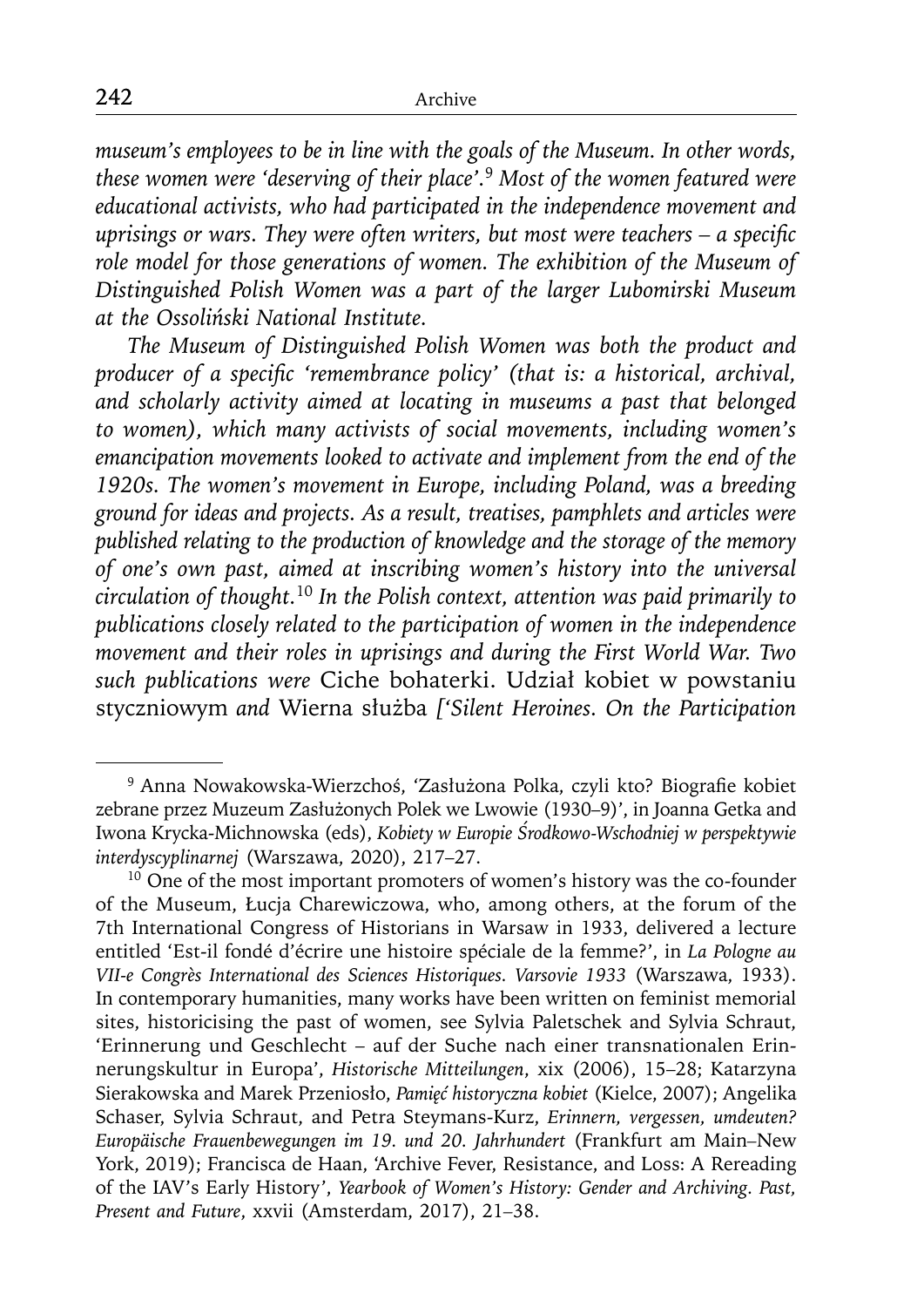*of Women in the January Uprising' and 'Faithful Service'].*<sup>11</sup> *Such publications revealed women's forgotten or unrecorded participation in these events. Here the aim was not only educational; the authors wanted to place these heroines within the frameworks and rituals of the jubilee celebrations of these events in the Second Polish Republic, as well as to give a voice to the participants of those events. Therefore, the authors or editors themselves played a unique role in these editions: Aleksandra Piłsudska played such a role in terms of her faithful service. Through her activities, coupled with the role played by her family, she defined the legitimacy of the merits and personal war experiences of women. In addition to recording the memories of the participants of war-time events, an important role in shaping the landscapes of remembrance of women was the series 'The Biographies of Distinguished Women', under the patronage of the Women's Civic Work Union [Związek Pracy Obywatelskiej Kobiet], one of the largest women's organisations of the Second Polish Republic, as well as the smaller Polish Association of Women with Higher Education [Polskie Stowarzyszenie Kobiet z Wyższym Wykształceniem]. The series 'Biographies of Distinguished Polish Women', like the 'bibliographisation' of the contribution of women to the development of science, culture and society, was a 'wandering idea' specifi c to the women's movement in Europe, wherein particular contexts were variously implemented.*<sup>12</sup> *This series of commemorative, jubilee and exhibition initiatives represented an interesting example of the construction of a past and of an attempt to enter a narrative into wider circulation. It referred to the achievements of other institutions with the tasks of civic (patriotic) education and the creation of national awareness, such as the Polish Museum in Rapperswil or the Polish War Archives in Vienna.*<sup>13</sup>

<sup>11</sup> Maria Bruchnalska, *Ciche bohaterki*. *Udział kobiet w Powstaniu Styczniowem (materjały)* (Miejsce Piastowe, 1934); Aleksandra Piłsudska *et al*. (eds), *Wierna Służba: Wspomnienia uczestniczek walk o niepodległość 1910–1915* (Warszawa, 1927); Aleksandra Piłsudska *et al*. (eds), *Służba ojczyźnie. Wspomnienia uczestniczek walk o niepodległość 1915–1918* (Warszawa, 1929).

<sup>12</sup> Dietlind Hüchtker and Alfrun Kliems (eds), *Überbringen – Überformen – Überblenden. Theorietransfer im 20. Jahrhundert* (Böhlau, 2011), 7; Iwona Dadej, *Beruf und Berufung transnational. Deutsche und polnische Akademikerinnen in der Zwischenkriegszeit* (Osnabrück, 2019), 162*–*85.

<sup>&</sup>lt;sup>13</sup> On social and private archives as places of remembrance, see Magdalena Wiśniewska, 'Archiwum jako miejsce pamięci', *Archiwa-Zbiory-Kancelarie*, iv, 6 (2013), 137*–*48; Waldemar Chorążyczewski, 'Archiwa i pamięć. Z dziejów polskich archiwów', *Archiwa-Kancelarie-Zbiory*, i (Toruń, 2005), 23*–*4; Wanda Roman, 'Aby Polska nie zginęła. Polskie Archiwum Wojenne (1915–1921) i jego zbiory', *Archeion*, 120 (2019), 185*–*202.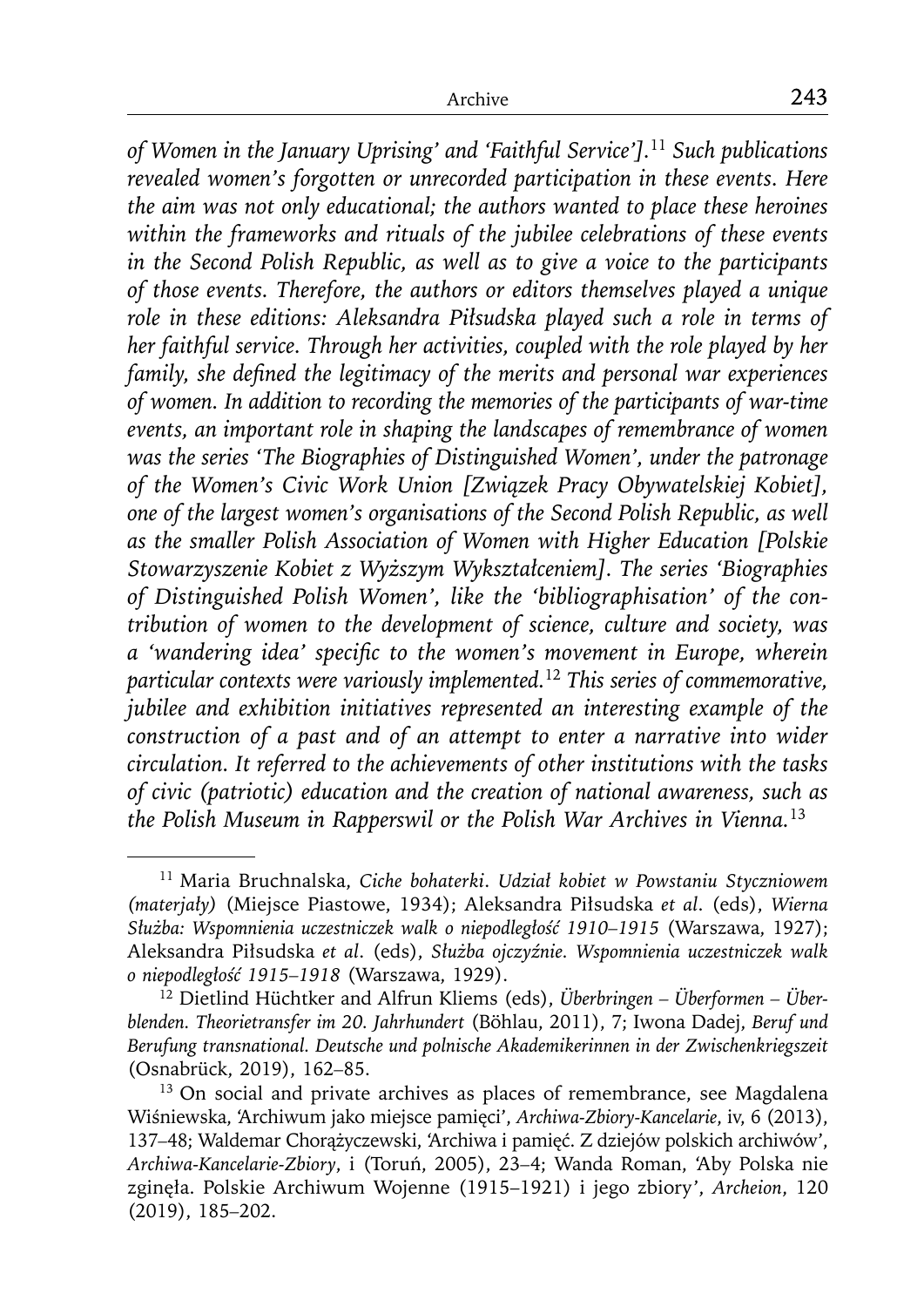*The protagonists of the published memoirs and recollections are women associated with education and the independence movement. They were also writers and journalists:*

*Felicja Wasilewska-Boberska (1825–89) was a teacher and educational activist, a writer and an 'ambassador of education'.*<sup>14</sup> *She was closely associated with Lviv, where she established a boarding school for girls, around which a group of female alumni was formed, who continued the educational and social activities of their mentor. Boberska based her teachings on the achievements of the historian Joachim Lelewel*<sup>15</sup> *and the pedagogical treatises of Klementyna Hoffmanowa.*<sup>16</sup> *The reference to figures of merit for the Polish nation was the foundation of Boberska's historical and patriotic educational approach. When educating girls, she recalled the women participants of the November Uprising, presenting them as models of virtue and true patriotism, women who claimed their rightful place next to men. She wrote that Polish women "had also*  fulfilled their duty, as they deserved their homeland and countrymen to no *less a degree".*<sup>17</sup> *She emphasised the importance of belles-lettres in education, which shaped the spirit and awareness of one's identity. She was a valued figure in the Lviv community, not only for her educational activity, but also for having played a foundational role in the city's cultural and intellectual life. The biography of Boberska edited in this volume was written by Aniela Witosławska-d'Abancourt.*<sup>18</sup>

*Emma Jeleńska-Dmochowska (1864–1919) in her literary work, using her maiden name Jeleńska, was hailed as the 'Polish Jane Austen', she made* 

<sup>14</sup> Aniela Witosławska-d'Abancourt de Franqueville, 'Felicja Boberska', in *PSB*, ii (1936), 145; the term 'ambasadorka wychowania' [ambassador of education] is taken from: Joanna Falkowska, *Ambasadorki wychowania. Poglądy pedagogiczne polskich kobiet w II połowie XIX wieku i początkach XX wieku* (Toruń, 2018), cf. also Joanna Falkowska, 'W służbie edukacji kobiet. Działalność Felicji Boberskiej z Wasilewskich (1825–89)', *Studia Paedagogica Ignatiana*, 3 (2016), 131.

<sup>15</sup> Joachim Lelewel (1786–1861) – historian, Slavist, numismatist, bibliographer and politician; regarded as one of the founders of Polish historiography, who was open to comparative studies, the extensive use of sources, and incorporating research on less privileged social groups. Cf. Stefan Kieniewicz, 'Joachim Józef Benedykt Lelewel', in *PSB*, xvii (1972), 21–5.<br><sup>16</sup> Klementyna Tańska-Hoffmanowa (1798–1845) – educational activist, considered

to be the precursor of educational thought for girls in Poland.

<sup>17</sup> Felicja Boberska, *O Polkach, które szczególniej zasłużyły się Ojczyźnie w powstaniu listopadowym* (Lwów, 1893), 1. 18 Aniela Witosławska-d'Abancourt (1862 or 1870*–*1928) – educational activist,

involved in supporting the People's School Society.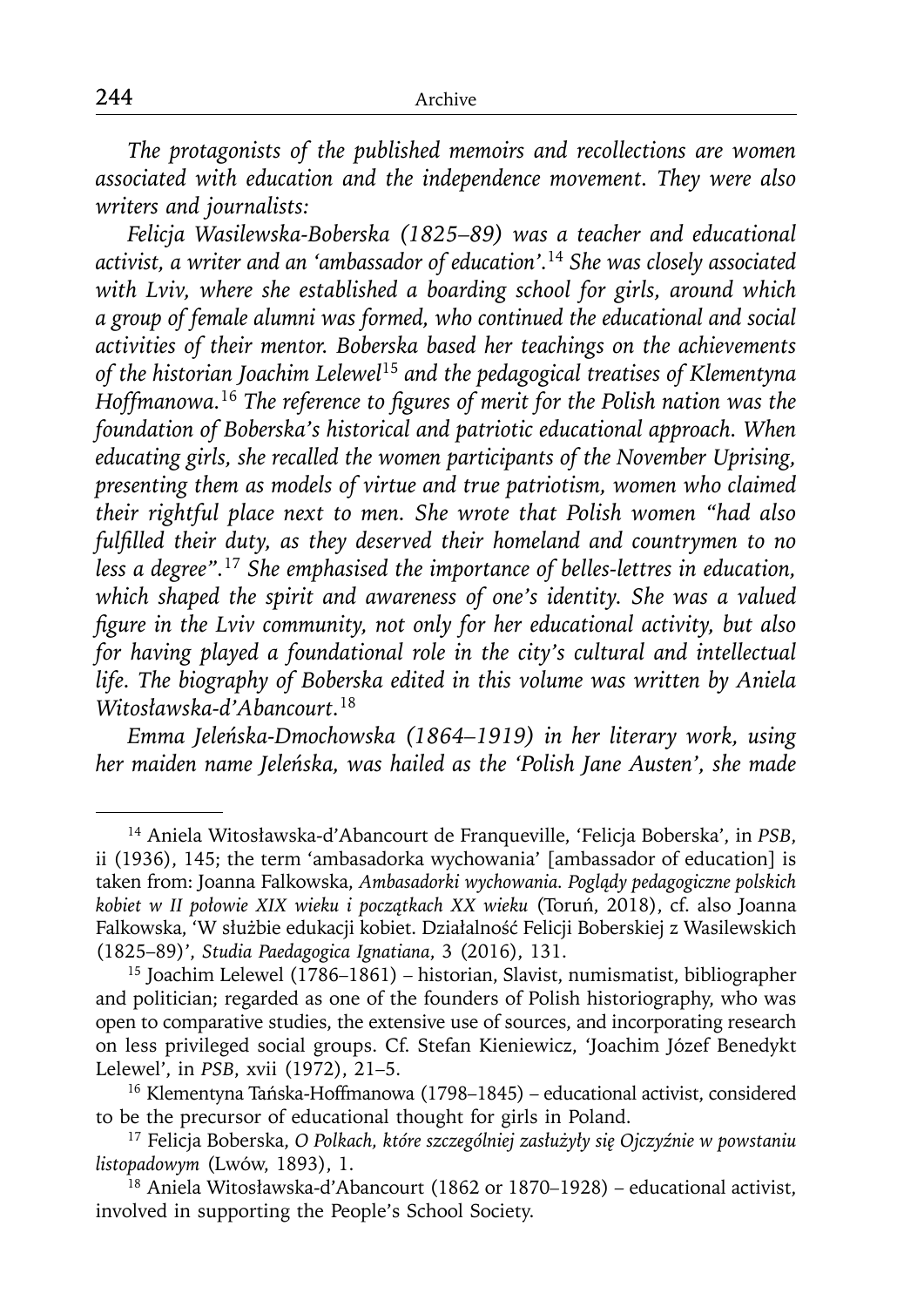*her debut in the daily* Kurier Codzienny *in 1898 with the short story* Panienka ['A Young Maiden'] for which the editorial office awarded her the Bolesław Prus *prize. Jeleńska-Dmochowska in her writings was interested in social change and the transformation of social roles for women. She was associated with the Vilnius Circle of Polish Women's Equality [Koło Równouprawnienia Polek], she also co-founded the Ladies Patriotic Circle [Koło Patriotek], the aim of which was to create a 'national awareness among women of the working classes' by educating them and linking them with emergent Poland, minimising the impact of slogans about the break-off or future independence of Lithuania. The edited biography also includes the figure of Emilia Węsławska (1863–1921), a teacher, an educational activist, a children's writer, and a translator associated with Vilnius – she produced the first Polish translation of Lord Jim, and her biography was also included in the collection of the Museum of Distinguished Polish Women. In the interwar period, the writer's biographical profile was featured in the widely read series 'Biographies of Distinguished Polish Women', initiated and created by the sympathisers and members of the women's movement. In 1951 her work was censored and withdrawn from libraries. Today Jeleńska-Dmochowska is a forgotten figure and known only to a small group of researchers on the era.*<sup>19</sup> *The author of Emma Jeleńska's biography was Maria Reutt, whose professional and social work in many cases resembles the protagonist's life.*<sup>20</sup>

*While editing the texts, we followed the methodology as set out by Ireneusz Ihnatowicz.*<sup>21</sup> *The persons or events (known and reconstructed) featured in the text have been provided with footnotes. In the English version, we decided to excise text fragments that were too detailed in terms of their descriptions of events, landscapes, people, etc. We marked the editorial intervention (text abbreviations) with an ellipsis …, while restating in the footnote what the* 

<sup>19</sup> Ludwika Życka and Wanda Niedziałkowska-Dobaczewska, *Emma Jeleńska- -Dmochowska: strażniczka kresowa* (Kraków, 1932); Zdzisława Mokranowska, 'Emma Jeleńska-Dmochowska dzisiaj. Między Rodziewiczówną a harlequinem?', in Krzysztof Fiołek (ed.) *Literatura niewyczerpana. W kręgu mniej znanych twórców polskiej literatury lat 1863*–*1914* (Kraków, 2014), 126.

 $20$  Maria Reutt (1862 or 1867–1942), writer, author of novels for young people, journalist, and dramatist, educational activist, co-founded a network of Polish secret schools and libraries in the Russian partition, activist in women's organisations, including the Women's Equality Club. For many years she worked in the libraries and primary schools section of the Polish School Society in Vilnius, co-organised by Emma Jeleńska and her husband, Kazimierz Dmochowski.

<sup>21</sup> Ireneusz Ihnatowicz, 'Projekt instrukcji wydawniczej dla źródeł historycznych XIX i początku XX wieku', *Studia Źródłoznawcze. Commentationes*, vi (1962), 99–124.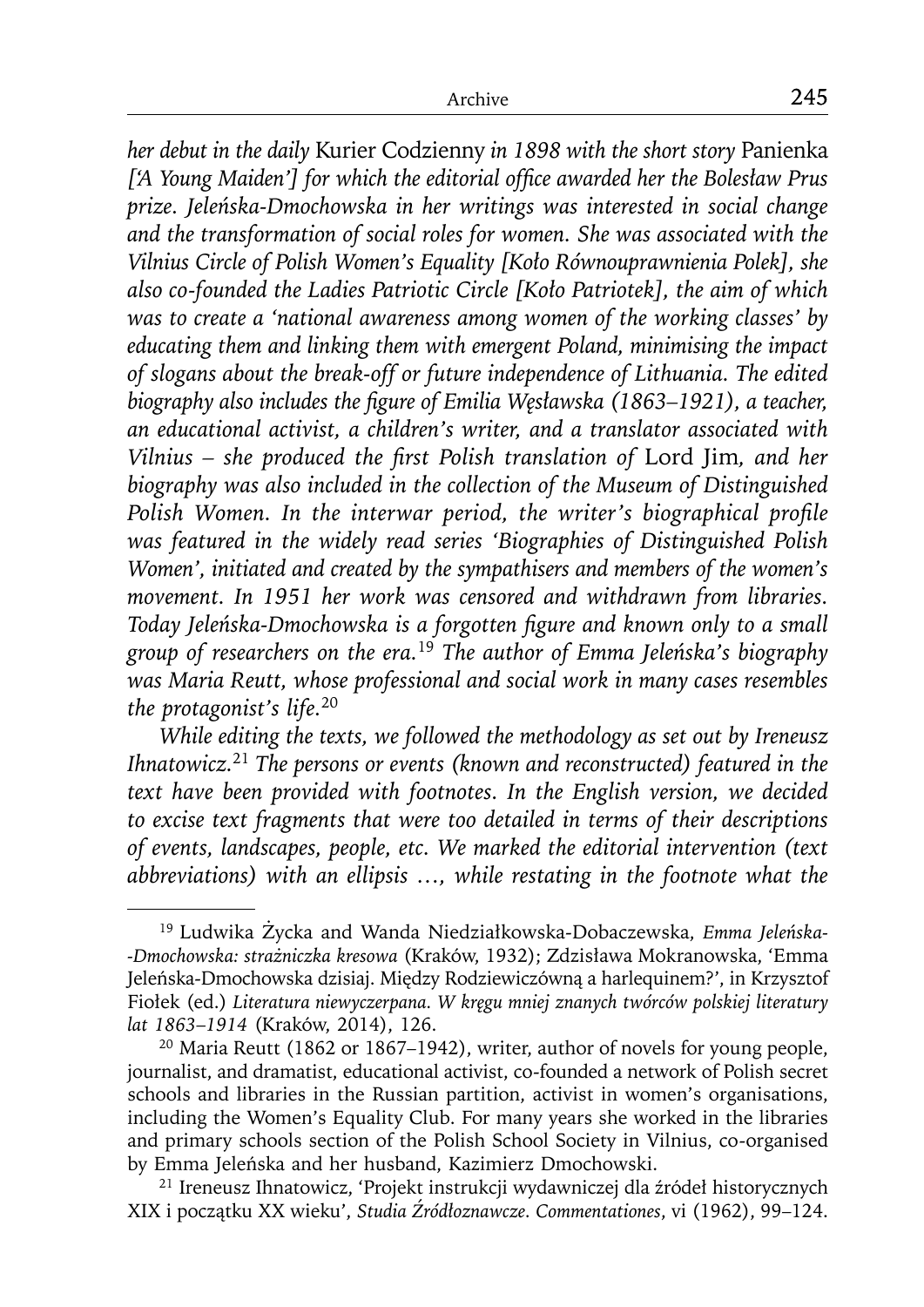*deleted fragments referred to. Both texts are located in the collections at the Central State Historical Archives of Ukraine in Lviv, as Files of the Union of Polish Christian Women's Societies. A text about Felicja Boberska by Aniela Witosławska-d'Abancourt is kept under the reference number 841/1/122, pp. 32–7); the typescript contains corrections: punctuation, misprints and errors handwritten in black ink. The text about Emma Jeleńska-Dmochowska by Maria Reutt has the reference number 841/1/122, pp. 76–80; it is a typescript, and also contains handwritten corrections of misprints and errors in black ink.*

> *Iwona Dadej* https://orcid.org/0000-0001-8715-5010

> *Anna Nowakowska-Wierzchoś* https://orcid.org/0000-0003-1886-7975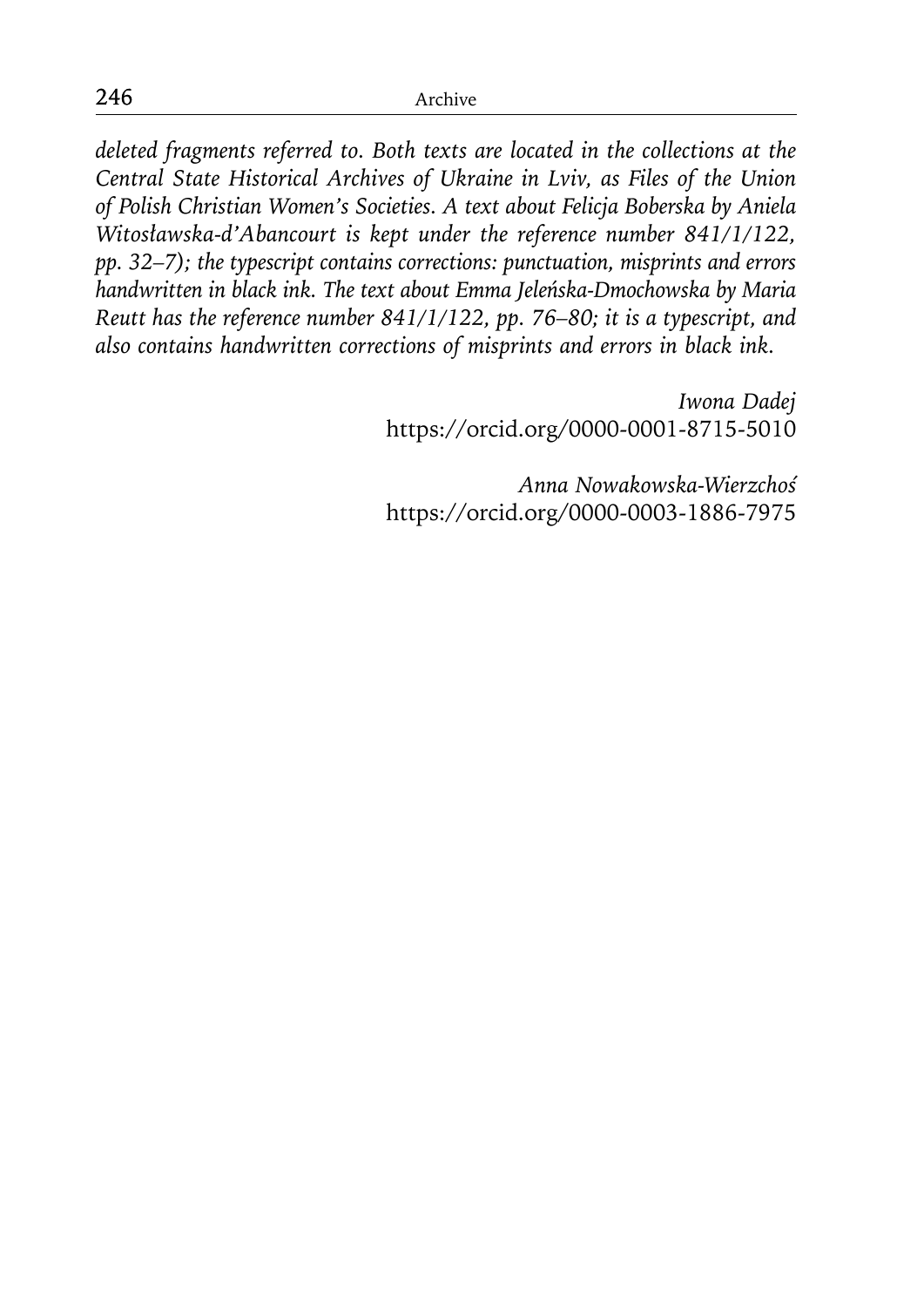#### I

### ANIELA WITOSŁAWSKA-D'ABANCOURT, *BIOGRAPHY OF FELICJA WASILEWSKA-BOBERSKA*

In the middle of the last century, one of the most distinguished women was undoubtedly Felicja Boberska, née Wasilewska. She shone for all. Her merits in the field of education and the mentoring of girls were all the greater because our Polish nation, following unsuccessful attempts to gain freedom through armed uprisings, had begun to flag in spirit. Many had fallen into apathy, whereas others had so lost their way that they condemned military actions, reconciling themselves to the existing state of affairs. Teaching in schools in a foreign language did not improve education, but rather impeded it; the mother tongue was forbidden; any dissemination of the emerging works of our great national poets was punished with imprisonment. Only stories by the hearth could fan the flames of national feeling. In response to these times, for 33 years she kindled spirits, awakening feelings of love for the homeland and showing a willingness to devote herself to this ideal: inspiring battalions of young Polish women in the process.

Madame Felicja, as she was commonly called, was the eldest daughter of Tadeusz and Antonina (née Radwańska) Wasilewski. Born in Lviv in 1825, and brought up in the countryside, she retained a deep feeling for nature and a love of the country folk. Her father was the last Marshall of the Crown and a deputy to the Galician States. He was a highly educated man, gifted with a talent for writing, and blessed with a devotion to his homeland. He was behind the establishment of many beneficial institutions that exist to this day, such as the [Galician] Economic Society, the [Galician Society] Savings Bank, and the [Galician] Gentry Savings Banks. He devoted himself in particular to the abolition of serfdom. He was devoted to the upbringing and education of his eldest daughter Felicja, selecting teachers and governesses, who could scarcely comprehend her abilities and enthusiasm for learning: Felicja learned geography from Wincenty Pol; whereas Jan Dobrzański, a well-known journalist and national activist, taught her Polish history, literature, aesthetics and philosophy.

In the home of the Marshall, the elite of Lviv society, characterised by their patriotism, talent, and education, would gather. Attending the weekly *soirées* of Madame Felicja's father, were such luminaries as Wacław Zaleski, Agenor Gołuchowski, prince Leon [Ludwik] Sapieha,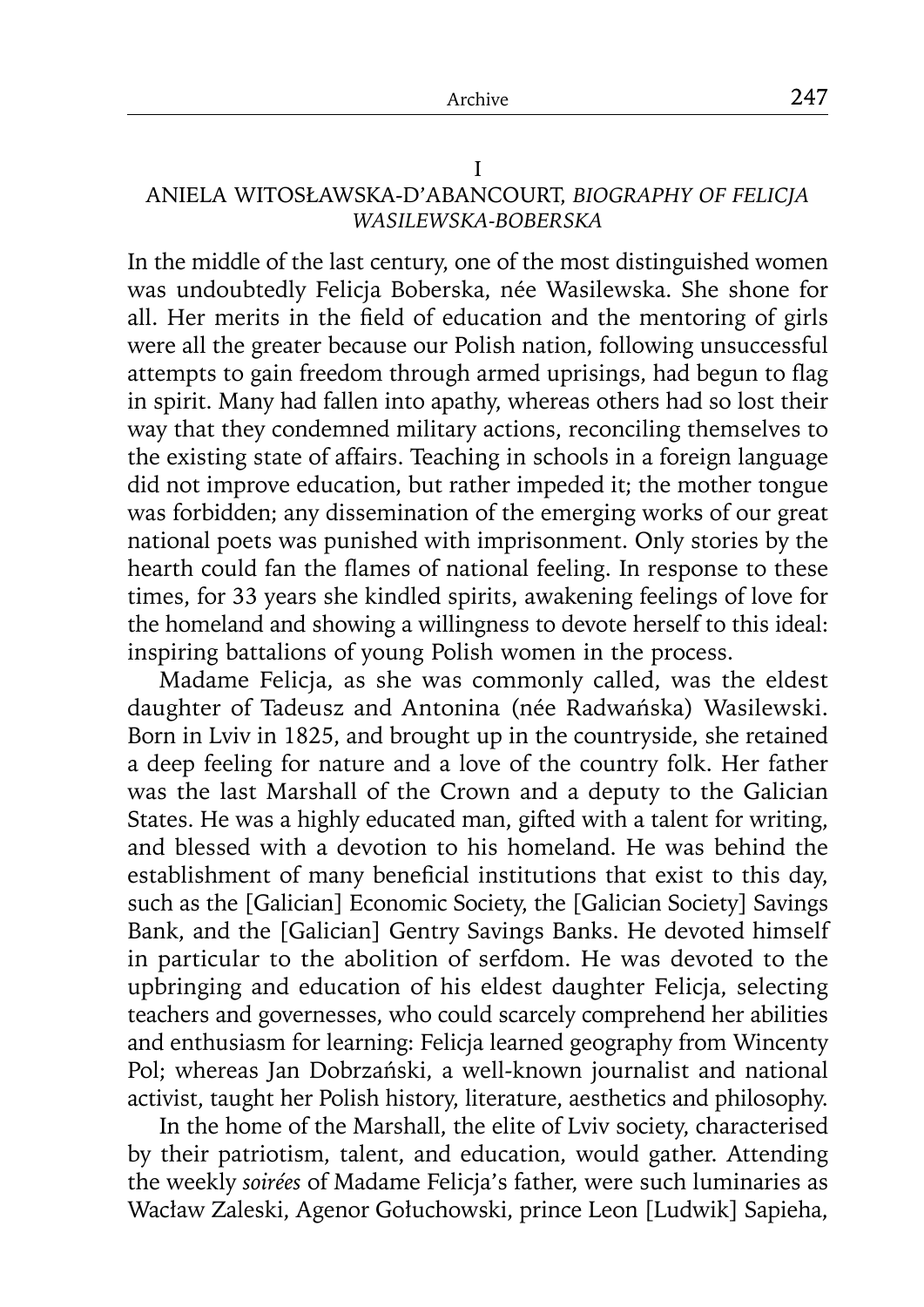Karol Szajnocha, Aleksander Fredro and many others.<sup>1</sup> Important national matters were discussed on such occasions. More than one idea for the salvation of our homeland was proposed here and was put into action.

It was in such a climate that the future nurturer of Polish women's education came of age and flourished. From early on she was drawn to pedagogical work, helping her mother in the raising of her younger siblings. And not only that, she gathered a group of young ladies around her, teaching them for no payment Polish and ancient history. Soon the harsh realities of life confirmed her resolve to pursue her chosen path. After the premature death of her father, who had left his family in a difficult financial situation as a result of the sacrifices he had made for his country and his fellow countrymen, Felicja started giving paid lessons, and in 1853 she opened a place of learning, which became a boarding house that was indeed the best of its kind to be found in Lviv. Girls from all parts of Poland and from all echelons of society gathered there; and after completing their studies, they departed keenly aware of their duties as Polish citizens. For Madame Felicja's influence on young minds was beyond measure, her words conveyed strange solemnity and sublimity, and she herself, burning with a great love for the homeland, kindled this enthusiasm in the hearts of her students. Whatever the lesson or talk, she always spoke about her homeland; and her faith in the imminent re-emergence of the Polish nation was prophetic. She revealed the path to this goal by ennobling her own spirit, ridding herself of all selfish thoughts; and becoming a shining beacon of virtue for others.

Madame Felicja had her own approach to teaching. There were no school textbooks back then, so she would deliver talks and lectures. She was in the possession of a fine memory, and what is more, she had a commanding and pleasant voice, and combined with a gift for storytelling, each lecture of hers would be engaging, and inspirational. The students would only receive notes with dates and the more important facts. These lectures were written down by the students, and then transcribed and passed from hand to hand, so serving everyone's didactic and learning purposes. When teaching the history

<sup>&</sup>lt;sup>1</sup> The mentioned representatives of the Lviv elite co-founded, like the protagonist's father, the societies mentioned earlier in the text: financial and land credit.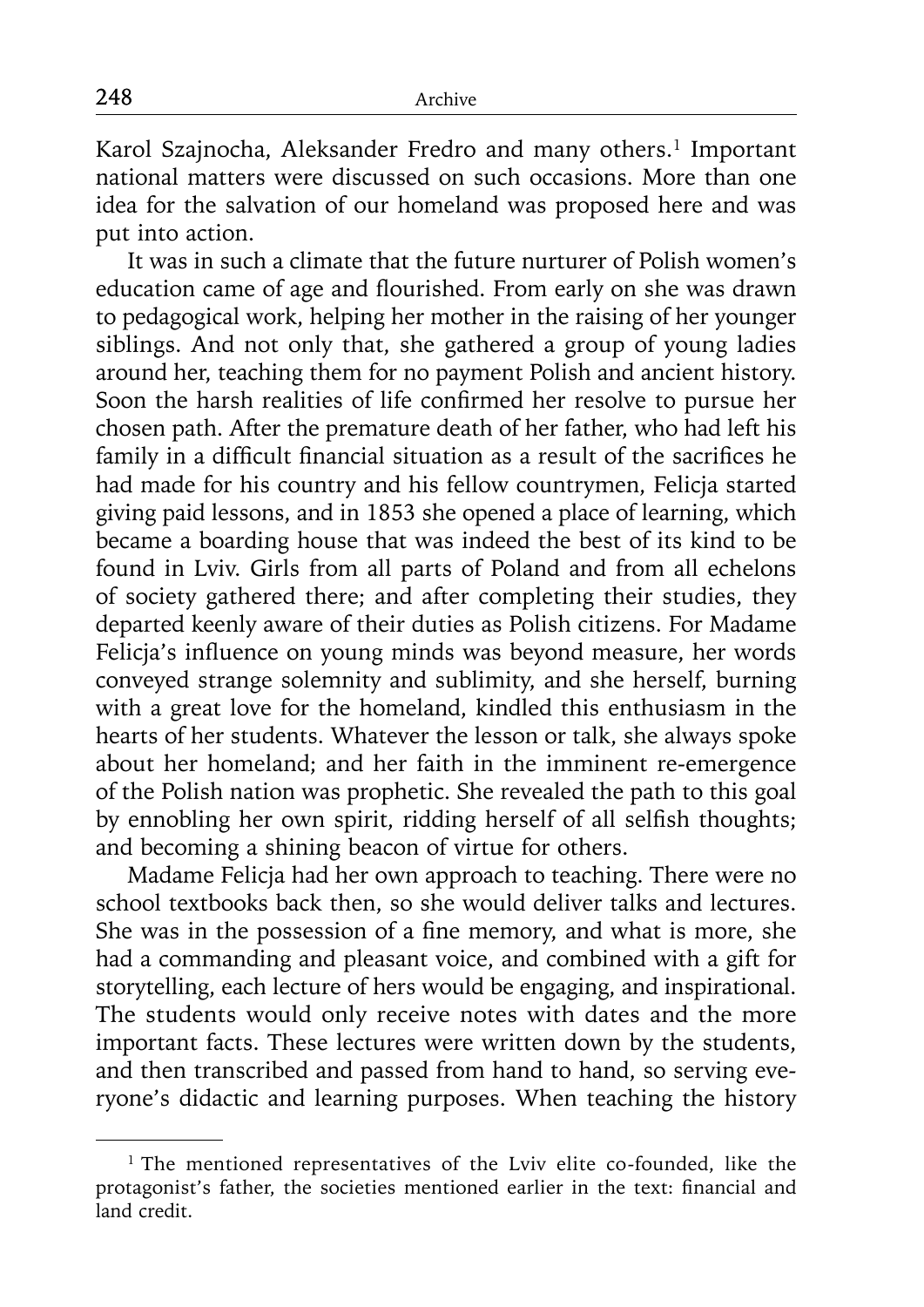of Poland, Madame Felicja drew on [Joachim] Lelewel2 and [Jędrzej] Moraczewski;<sup>3</sup> in other areas, she looked to the works of foreign writers, as she knew French and German thoroughly. Of the poets, she placed [Adam] Mickiewicz on the highest of pedestals. She knew almost the entirety of *Pan Tadeusz* by heart, she also recited other poets from memory, thus adding some colour to her talks on literature. She highly valued Klementyna Tańska-Hoffmanowa, implementing her strictures. Deeply religious in both outlook and demonstration, she placed the spiritual good, self-denial, and work for others above all else. She taught not only by word but by example – by denying herself of everything, with her work she supported her mother and helped nurture and raise numerous siblings. Her pedagogical belief was to develop qualities, and not to eradicate defects that fade in any case as the virtues increased. Punishments in her institution were not applied or were applied sparingly. She was accessible at all times. She inspired boundless trust. To speak with her was to know the power of inspiration. And being so enthused, hearts would leap, and spirits would soar. The scholarly footing of her school was strong. She taught many subjects herself, such as Polish history, Polish and world literature, pedagogy with the psychology of aesthetics. She knew how to choose a group of teachers composed of the most enlightened and learned people. Her attitude towards them was marked by seriousness and a delicacy. Under her influence, the students founded a secret society headed by Zofia Romanowiczówna,<sup>4</sup> named *Klaudynki* in honour of Klaudyna Potocka.<sup>5</sup> The purpose of this society was to awaken and raise the national spirit and spread education among the people. This society became the nucleus of a minor active and distinguished organisation working in the cause of the 1863 uprising.

When the moment of great hopes and even greater fears and sufferings came, the moment when the [1863] uprising broke out,

<sup>2</sup> See fn. 15 above.

<sup>3</sup> Jędrzej Moraczewski (1802–55) – historian, representative of the Lelewel historical school of thought.

 $4$  Zofia Romanowiczówna (1842–1935) – writer, educational activist, participant in the January Uprising, student and custodian of the memory of Felicja Boberska.

<sup>5</sup> Klaudyna Potocka (1801–36) – she took care of the wounded during the November Uprising of 1830/31; while in exile in Dresden and Paris she was a guardian and patron of the Polish diaspora.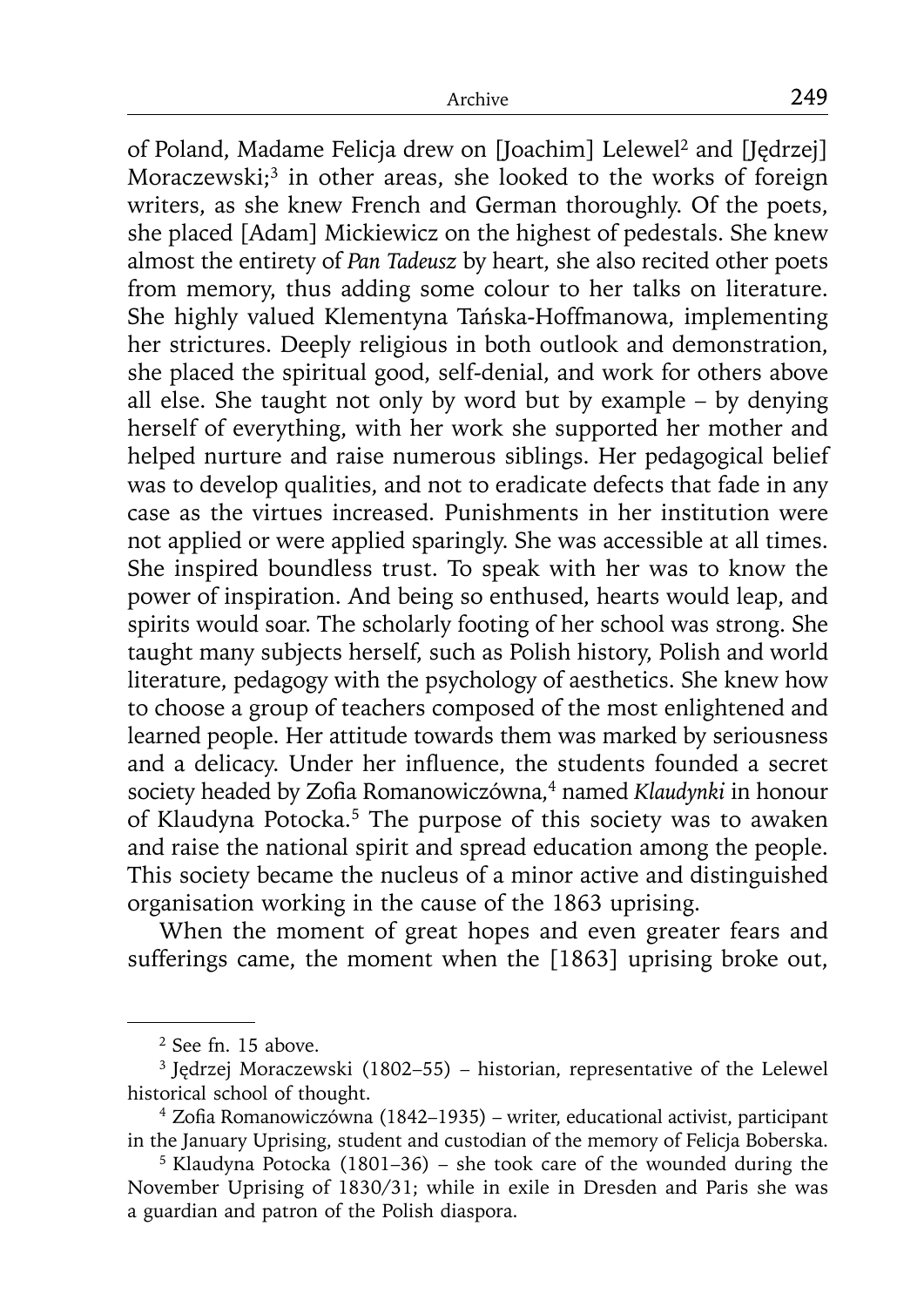Felicja belonged to the women's committee<sup>6</sup> and was one of its most active members. She made appeals to women, collected money, tended to the prisoners and the wounded, and facilitated the escape of the more endangered; in short, she did everything within her means, and which was not beyond the scope of her femininity, to answer the call of the hour. Two of her brothers took part in the uprising, and she herself was imprisoned for her activities, although not for long; but on leaving prison, she was deprived of the possibility of partaking in further educational work *–* the Austrian government closed her school. Together with her mother and sister, she went to live with her brother in the countryside, remaining there for three years, caring for her sick mother, and taking a keen interest in the locals and their affairs. When time allowed, she devoted herself to the writing of her *Historja literatury polskiej* [History of Polish Literature], and she would live to see its publication.<sup>7</sup>

As a result of the general amnesty, she returned to Lviv, and having obtained the government's permission, Felicja reopened the school in 1867, enhancing it with evening lessons for a wider group of older students. The lectures on pedagogy, Polish and world literature, and aesthetics were attended by a broad spectrum of Polish women eager for knowledge. Sometimes, when asked by the Pedagogical Society, she gave lectures in the town hall, which was always full to the brim. She always distributed the takings from these public talks for charitable purposes. We even have a record of her having made a donation to the 'Brotherly Help' [Bratnia Pomoc].8

She prepared for these lectures with the greatest care, compiling the threads of what she would say from a wide range of sources. Apart from these pedagogical and literary activities, she worked closely with

<sup>6</sup> Komitet Niewiast Polskich – a women's organisation (with its headquarters in Cracow) helping the wounded and arrested insurgents of 1863. The work of the Committee of Polish Women was regulated by an instruction issued by the National Government in June 1863.

<sup>7</sup> Felicja Boberska, *Historja literatury polskiej ofi arowana młodym uczącym się Polkom* (Lwów, 1870).

<sup>8 &#</sup>x27;Bratnia Pomoc' or Towarzystwo 'Bratnia Pomoc' [Association for Brotherly Help] existed in the Lviv Polytechnic from 1861. It was originally aimed at helping less affluent students by providing them with loans and scholarships. In addition, its members also organised cheap cafeterias for those who could not afford more expensive food.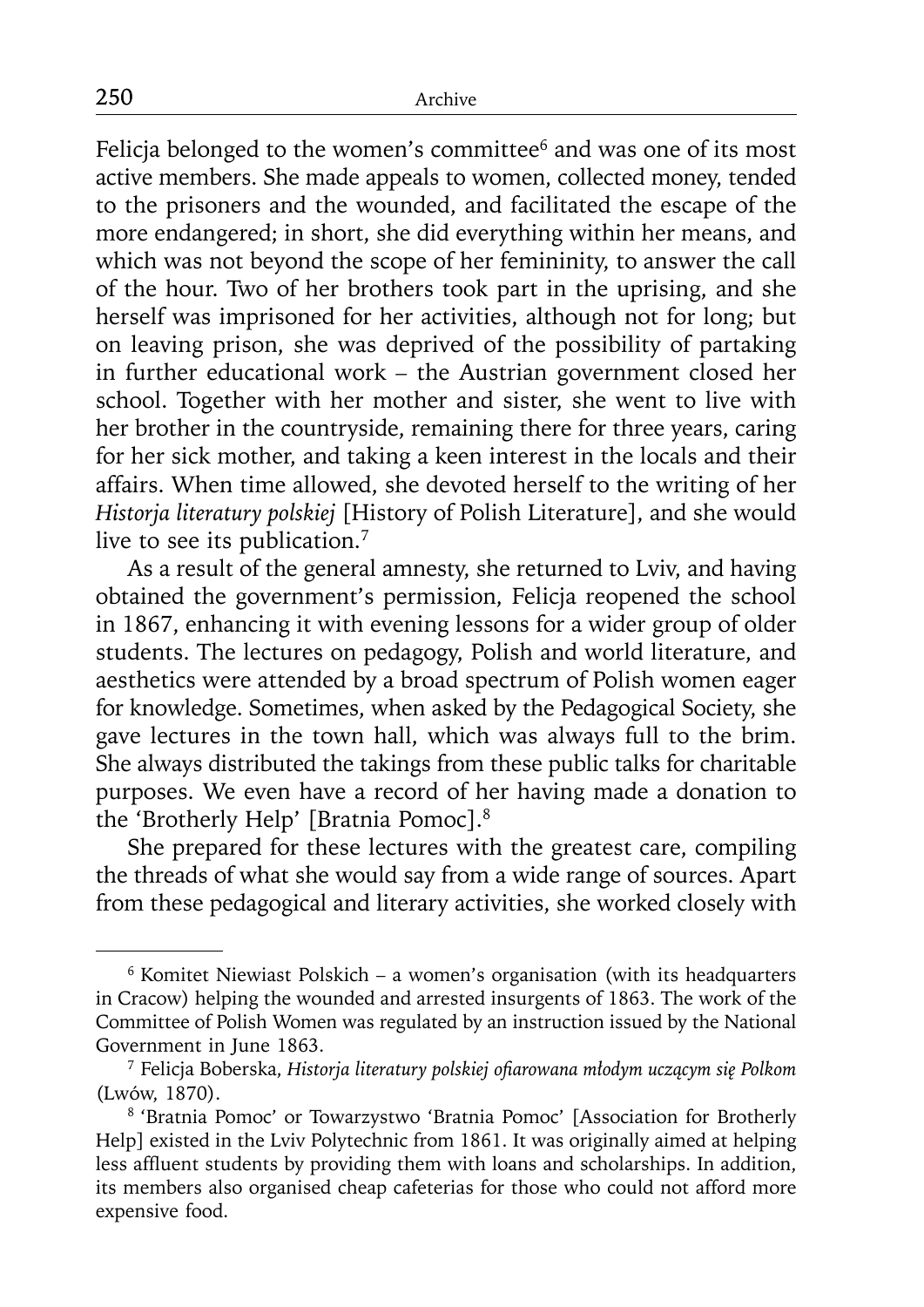the poor. She had a compassionate heart and a devotional hand. She did not refuse anyone either support or succour. She did not give the poor alms but tried to alleviate their poverty by finding jobs and pursuits for them; and places in institutions for the children. When students attended her school for free, only she herself knew about the arrangement. Following the example of her guiding light, the students formed charity associations, collecting small donations from families and friends, handing them to Madame Felicja, who every month, accompanied by older students, distributed these donations among the poor who could not bring themselves to beg. Even this innocent association was forbidden by the Austrian authorities. Thrifty herself, she always had funds to support every noble cause: for emigrants, for the persecuted Uniates; and she sent donations to Rapperswil [Polish Museum]. She supported the initiative of each individual engaged in useful work, and the Women's Labour Association owed her a great deal.9 She wholeheartedly welcomed the Polish Women's Society, established by her students, aimed at awakening the national spirit and collecting donations for national purposes. She belonged to it until the time that she departed Lviv. Students leaving the school were admitted to the Polish Women's Society in order to spread education and raise the national spirit among their coteries.

At a late age, when she was almost fifty, Madame Felicja married Alojzy Boberski, who met and fell in love with her when a guest in her parents' house. Forced to leave the country, as one of the heads of the secret society preparing the revolution in 1846, he had fought in the Hungarian Uprising and then fled to Turkey, and from there to England. For many years he worked as an accountant in a steel factory in Sheffield, and on returning to Poland, he got a job in the Galician Society Savings Bank.10 The relationship did not stand in the way of her dedicated educational work, indeed Mr Boberski, with high regard for the great merits of his wife, supported her in her all interests.

Mrs Boberska looked after her young lodgers in a special way; they were like an extended family, into which her husband entered as the head of the household. They all dined together, and during the meals, Mr Boberski spoke about the customs prevailing in England, and he

<sup>&</sup>lt;sup>9</sup> Stowarzyszenie Pracy Kobiet, established in 1874 by Zofia Romanowiczówna. <sup>10</sup> Alojzy Boberski (1822–87) – he served as a second lieutenant in the 1st

Polish Legion in Transylvania.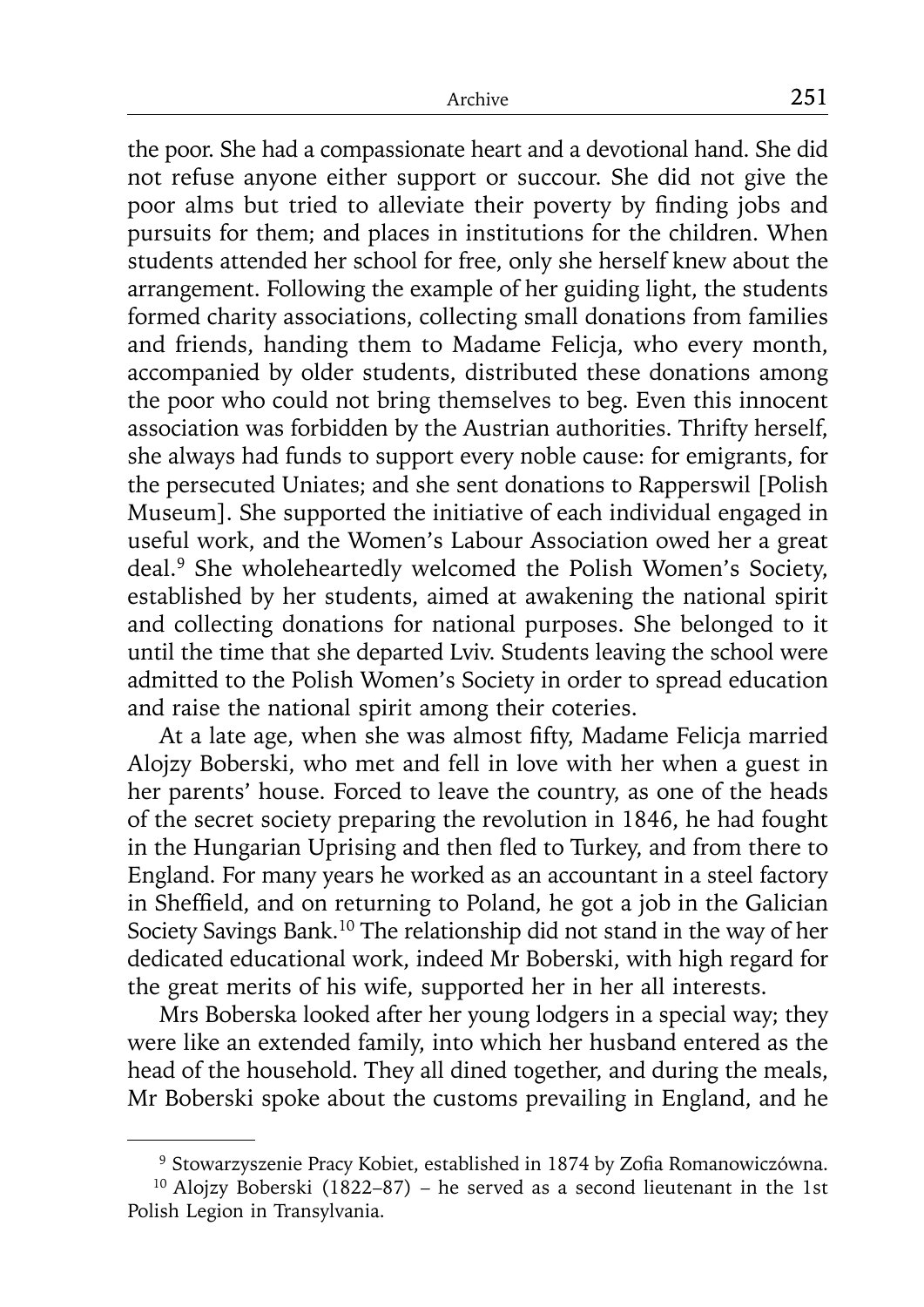was keenly interested in the progress of the young ladies when it came to them learning English. Older school girls participated in the Sunday soirées attended by representatives of science, fine arts, and the luminous figures residing in Lviv, thus acquiring social graces and etiquette. I will quote here the words of one of the attendees of these evening gatherings, to be found in an obituary in *Nowa Reforma*: 11

The moral influence that Mrs Boberska exerted on young people – the nobility and solemnity of feelings which inspired conversation in her company – protected many from the dangers that threatened young people, and offered them a serious direction.

And of the students, the writer continued:

One girl, a student of Madame Felicja, became an apostle of the Polish spirit in the way she conducted herself at home. In her country manor, her customs changed in terms of the way she dealt with her servants, and in her attitudes towards her peasants. Conversation in French and German became less frequent. French romances disappeared from the table, being replaced by Polish literature. This missionary attitude arising from her time with Madame Felicja did not manifest itself in the giving of speeches or sermons but could be seen through her ardent feelings of love for her homeland, and ardour which gave warmth to her surroundings.

This was the work of Madame Felicja: a maker of transformative miracles through work that was quiet and patient; a work that was full of tact, understanding and love.

The year 1879 marked the twenty-fifth anniversary of the opening of her school, and teachers and students took this opportunity to pay tribute to Felicja and express their gratitude for her work, which had been so dedicated in its outlook. …12

Her death [January 15, 1889]<sup>13</sup> resounded sonorously throughout Lviv, and the gathered schoolgirls and admirers chose to place a marble plaque with her bust in the Carmelite Church in order to commemorate

<sup>&</sup>lt;sup>11</sup> Nowa Reforma - a daily newspaper, published in Cracow. It featured Boberska's lectures, delivered at the Pedagogical Society of Lviv.

<sup>&</sup>lt;sup>12</sup> The excerpt about her husband's illness and death and about moving to the countryside, accompanied by the farewell to friends and Lviv's cultural society, has been omitted.

<sup>&</sup>lt;sup>13</sup> Boberska died on 15 January 1889, aged 65, in Rudenko Lackie, and not in Lviv.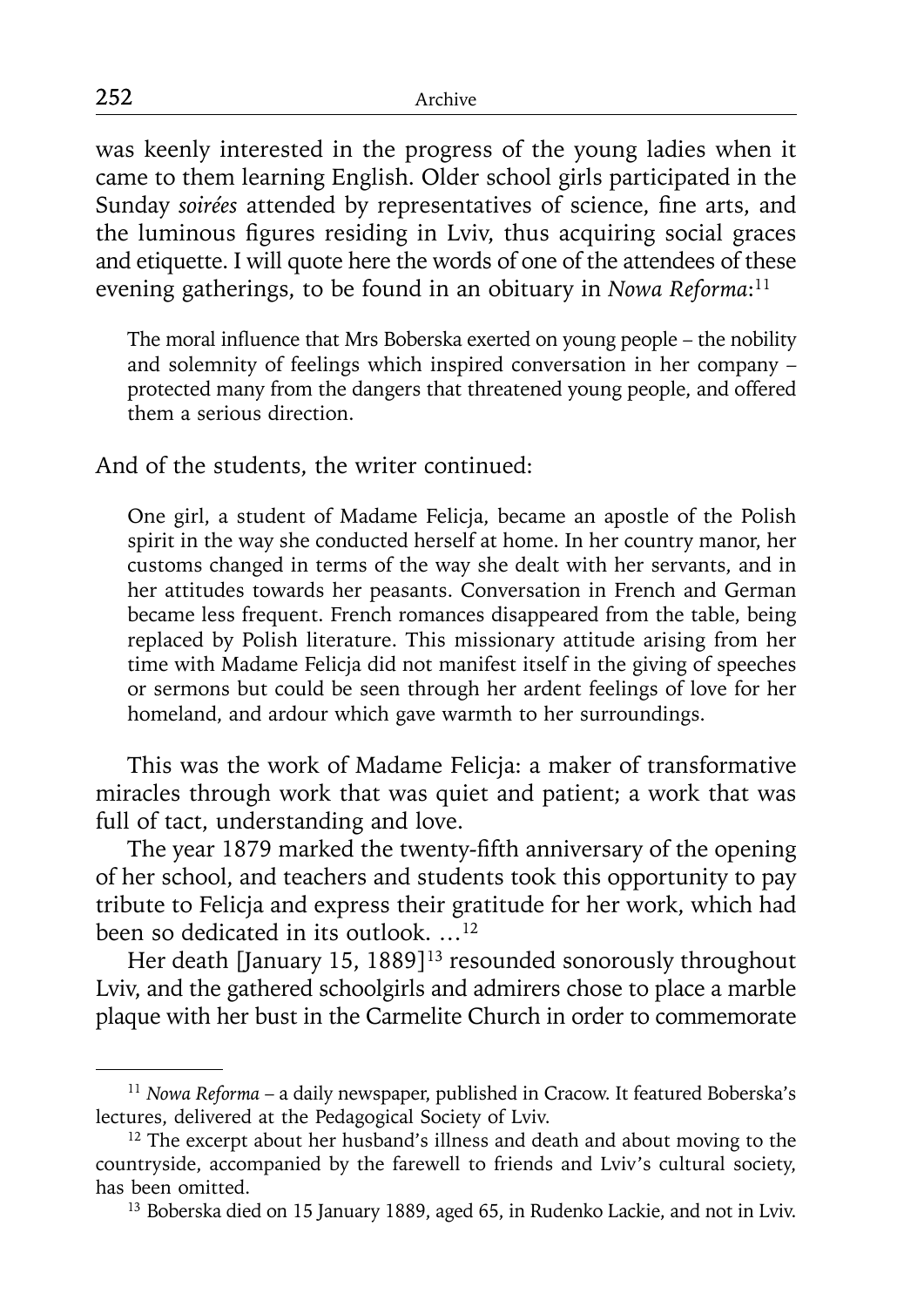her merits and perpetuate her memory. The inscription reads: "Felicja Boberska née Wasilewska, educator of several generations, in the spirit of love for God and Homeland. Eternally grateful Polish women". It was also decided to publish her writings already circulated in manuscript form; and finally, from the rest of the funds raised for this purpose, to buy and distribute works among young and old, popularising the spirit of her teaching, and therefore with God's purpose, and for the love of the homeland.

Juliusz Starkel,<sup>14</sup> a well-known journalist, collected the writings; unfortunately, not all of them were published in 1893. The writings were preceded by a biography penned by Zofia Romanowiczówna, from which, with the author's permission, these details were taken.15 The merits of distinguished people are too soon forgotten, and the next generation will always bury them. In order to prevent such an occurrence, in 1905, as on the fiftieth anniversary of the opening of her school, the students of the late Madame Boberska established a small fund and then gave consideration to the kind of monument that they could erect in memory of their beloved teacher, which would permanently commemorate her activities and represent a continuation of her ideas. Unfortunately, a lack of funds did not allow for more ambitious plans, but this thought remained with her students, especially Zofia Romanowiczówna, one of her most beloved and devoted students, who would go on to become a teacher at the establishment. In a meeting with Anna Lewicka,  $16$  a distinguished teacher and editor of *Mały Świat*, and at the time the chairwoman of the Women's F[olk] S[chool] S[ociety], they raised both these issues, and then it was thought that together with the Women's Society, they should build a dormitory, where the girls of poor families who wanted to learn could be offered rooms and be nurtured in the principles espoused by F. Boberska. A committee was formed, consisting of students and members of the Women's Society Board, and work began on the

 $14$  Juliusz Starkel (1840–1918) – writer and social and educational activist from Lviv. He was an advocate of teaching the national cultural heritage in Polish schools and of creating public reading rooms.

<sup>15</sup> Felicja Boberska, *Pisma Felicyi z Wasilewskich Boberskiej, wydane staraniem Komitetu, tworzącego fundację ś.p. Felicyi z Wasilewskich Boberskiej* (Lwów, 1893).

<sup>16</sup> Anna Lewicka (1852–1932) – writer, journalist, author of geographical and natural science publications for children and teenagers; founder of a school and a wooden toy factory in Kuliki near Lviv, where rural youth studied and worked.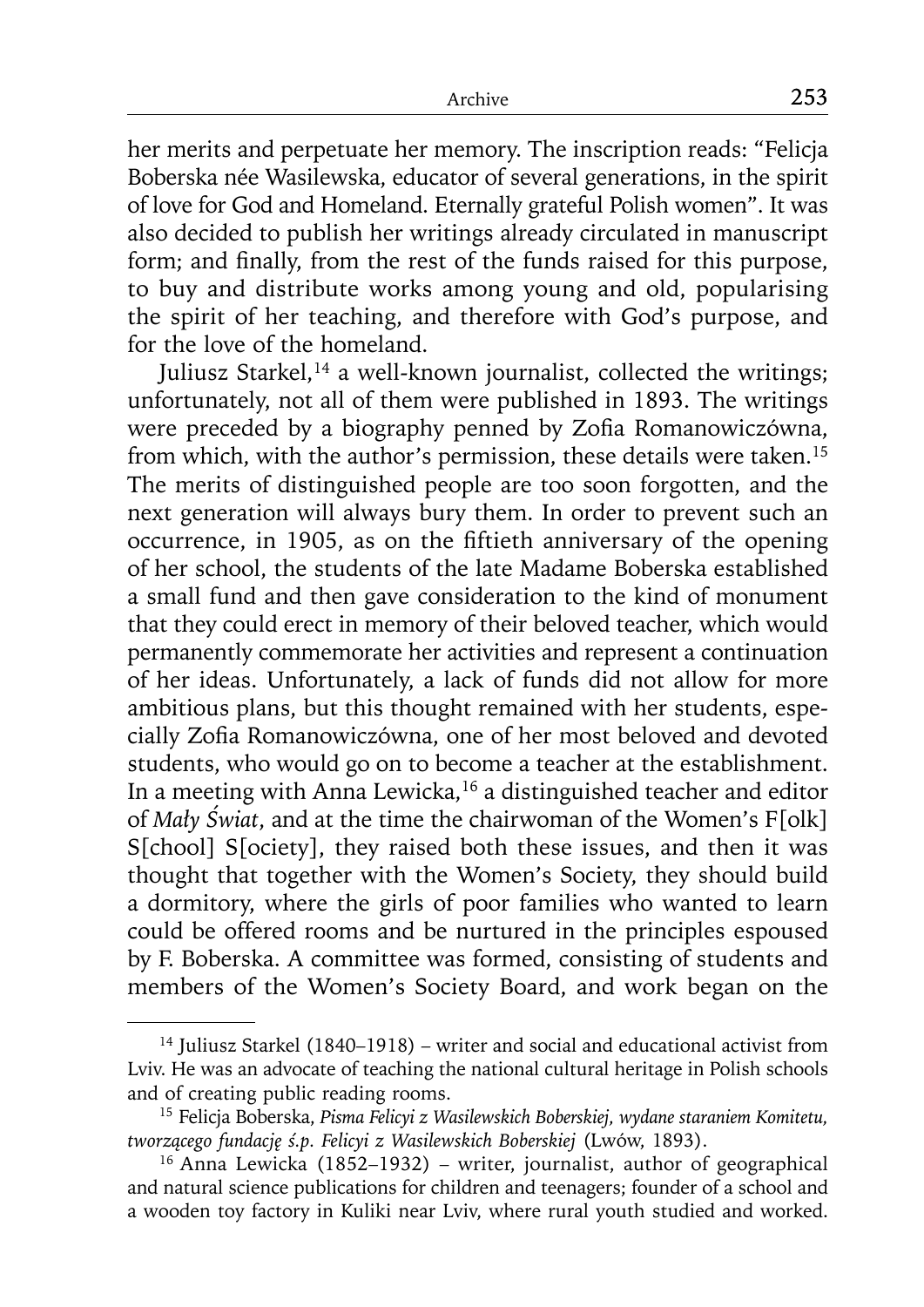raising of funds. Thanks to the efforts of [Maria] Łomnicka, Aniela d'Abancourt and Argasińska,<sup>17</sup> the chairwoman of the FSS Women's Society after Mrs Lewicka stepped down, a free plot of land was obtained for the construction of a dormitory. The architect-engineer, Mr Żychowicz, oversaw the plans, seeking no payment. The Savings Bank granted the committee a significant loan, and fairs, concerts and other events were organised, which raised substantial funds, and within 6 years a magnificent building was erected. Soon the school was echoing with the sounds of young girls, who would after several years leave only to be replaced with another batch of wide-eyed girls, each of whom would take from their time in the school, a spark that would be a tinder flame of love for the homeland. The same flame had burned in the heart of the unforgettable Felicja Boberska. [...]<sup>18</sup>

### II

## MARIA REUTT, *EMMA DMOCHOWSKA NÉE JELEŃSKA. A SOCIAL ACTIVIST AND WRITER*

One of the most outstanding women in our homeland in the post- -uprising era did not live to see her country rise once more. It is the tenth anniversary of the passing of Emma Dmochowska née Jeleńska, who died in Vilnius on January 24, 1919, when the Bolsheviks were entering the city. Born in 1864, she spent her childhood and youth in great luxury and happiness, growing up in her native Komarowicze19 in the Polesie district of Mozyr. She was educated to a high degree, privately at both home and abroad. She was Europeanised in her mind but did not take to the currents of cosmopolitanism, so at odds with the aristocratic spheres from which she, the granddaughter of a castellan, hailed. Neither did she succumb to the red cosmopolitanism taking hold. But Europe did not hide Poland from her eyes. Her strong

<sup>&</sup>lt;sup>17</sup> Perhaps this refers to Ludwika Argasińska, a teacher.<br><sup>18</sup> The edition does not discuss Boberska's literary output – it features biographies of figures important from the perspective of educating young people such as Klementyna Hoffmanowa, Emilia Sczaniecka, and Tadeusz Kościuszko, as well as summaries of Joachim Lelewel's oeuvre or the educational concepts of John Locke and Johann Heinrich Pestalozzi. This fragment also refers to lesser known figures and contains many observations about the discussed works of the author of the biography.

 $19$  Komarowicze – a village which today is situated in Belarus.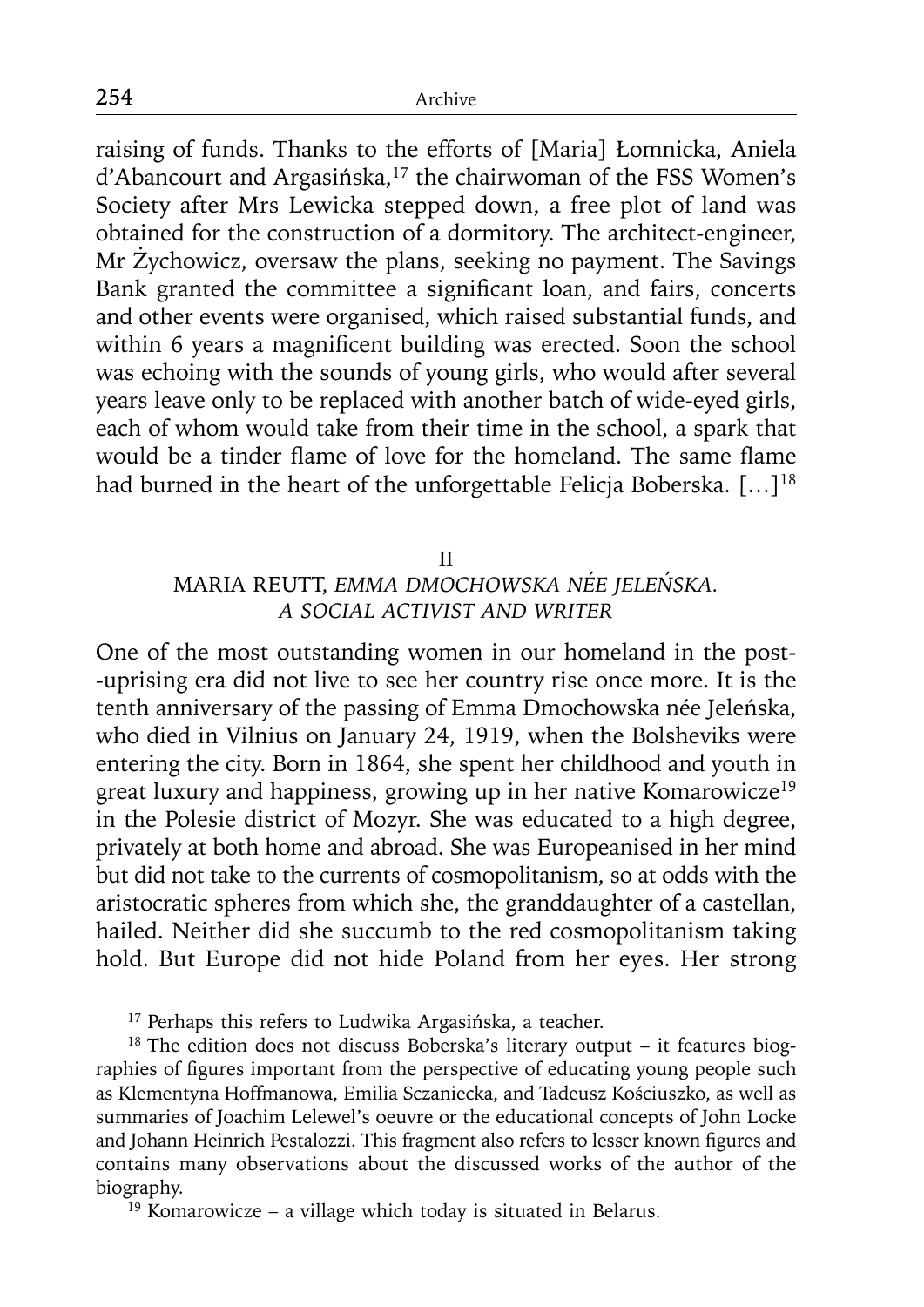individuality made her realise from her earliest years that she was a Pole living in the borderlands [Kresy], and that being so, she would perform the duties assigned to her. She decided to get to know the region at close quarters, and began collecting folk songs, tales and the proverbs of the people of Polesie; and, so encouraged by Jan Karłowicz,<sup>20</sup> published an ethnographic description of her homeland, entitled *Wieś Komarowicze* [The Village of Komarowicze]. 21 She also worked for the *Wisła*22 journal, publishing articles related to folklore. These were her earliest attempts at the literary endeavour.

In addition, she began an educational activity by organising two secret Polish schools on her estates in Komarowicze and Łuczyce, in Polesie. These schools taught, apart from the children of the court servants, also the youth and children of Silesia, colonised in those times in the areas of the Russian partition. Several of the Silesian insurgents, in recent times characterised by patriotic activity, owed to these schools a deepening national consciousness. At the same time, realising that there would be no national revival without an economic one, Emma Jeleńska opened a village shop to protect the people from exploitation and often sold goods herself to get to know the people more closely.

Family circumstances forced her mother, Amelia Jeleńska née Oskierka, to sell all her worldly possessions. It was the first rupture in Emma Jeleńska's life, one where she bid farewell to the family home.<sup>23</sup> The love of the Polish land and the need to defend it against

<sup>&</sup>lt;sup>20</sup> Jan Karłowicz, renowned Polish ethnographer, folklorist and musicologist associated with the Vilnius region; co-creator of the Słownik Języka Polskiego [Dictionary of the Polish Language] and the *Encyklopedia Staropolska* [Old Polish Encyclopedia].

<sup>21</sup> Emma Jeleńska, *Wieś Komarowicze* (Warszawa, 1892). First printing: *id.*, 'Wieś Komarowicze w powiecie mozyrskim', *Wisła*, v (1891), 488–9; Prof. Grażyna Borkowska considers Jeleńska's book to be a solid contribution, whilst also accusing the author of having been too credulous with respect of the accounts and stories told to her by the inhabitants of Polesie. See Grażyna Borkowska, 'Daleko od mitu. Kresy według Obrębskiego'*, Prace fi lologiczne. Seria literaturoznawcza*, lv (2008), 126–7. 22 *Wisła* – a geographic and ethnographic monthly journal published in Warsaw.

In 1888-9, when Jeleńska's text about Komarowicze was published, the editor of *Wisła* was Jan Karłowicz. It seems that Jeleńska only cooperated with the monthly, and did not work in the editorial office as a permanent employee.

 $23$  After the January uprising, Poles were forbidden to buy land, so it ended up mainly in the hands of the Russians. The selling of Polish land was perceived as a national betrayal.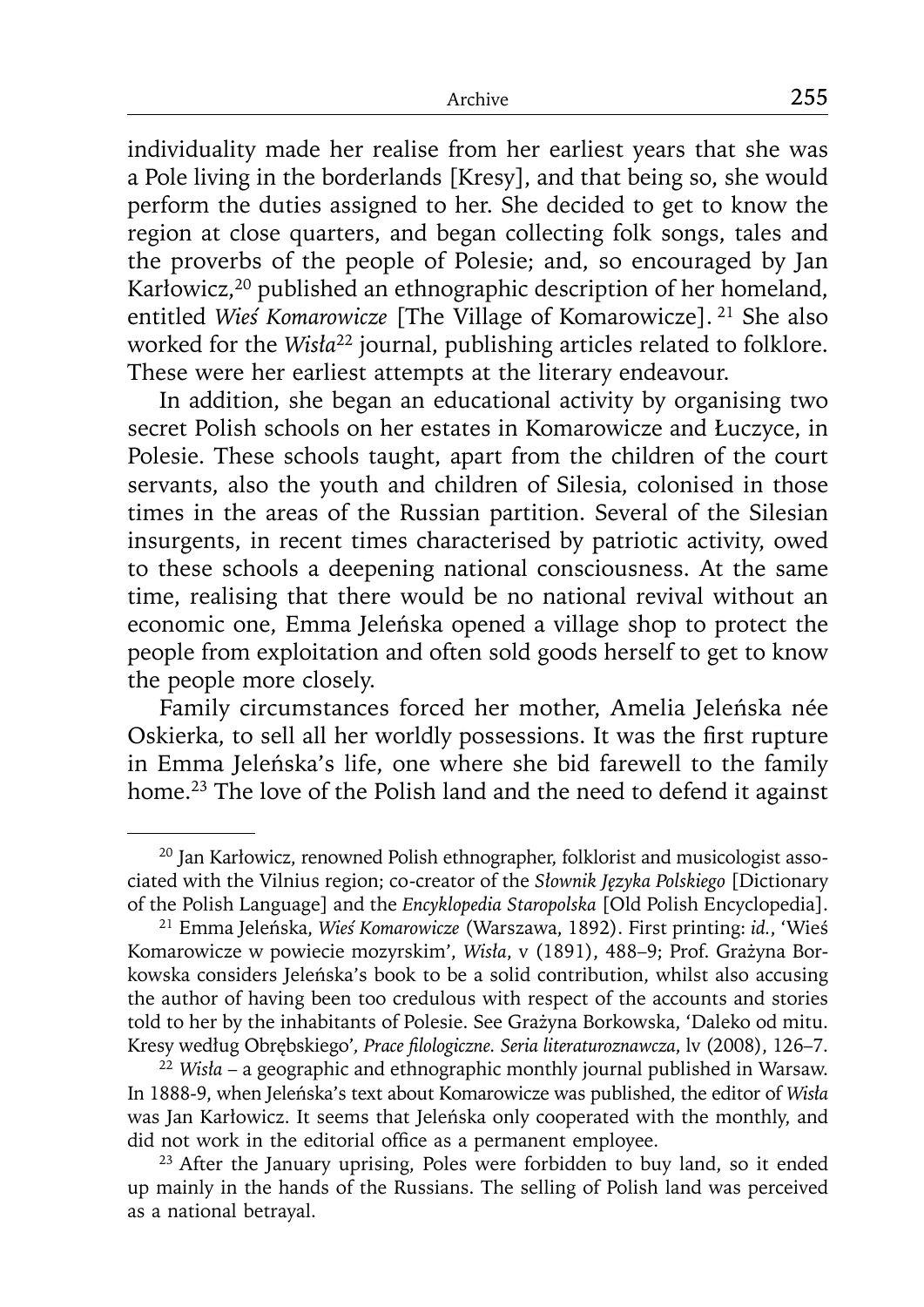indolence and profligacy was conveyed in the short story entitled Panienka [A Young Maiden],<sup>24</sup> which depicted Polesie in wonderful colours and hues. She won a prize for this story from the newspaper *Kurier Codzienny*, 25 and this award found the author already settled in Vilnius from 1890 as the wife of Kazimierz Dmochowski.

Her active nature, complemented by her broad social views, put her on a path to working for the poorest and most disadvantaged. She was involved in organising secret Polish educational activities in Vilnius and in the countryside. She held this outpost for 28 years, up until January 24, 1919, when the Bolsheviks entered Vilnius. Their amazement was boundless when they saw the crowds of children and the poorest of the poor following her coffin. The 'guardians of the proletariat' could not understand that someone before them had already concerned themselves with education and the people in general. She did not live to see the days when Poland was proclaimed a free state once again, but she sensed and knew that this dawn was not far off. She was one of those who signed the first appeal to Warsaw concerning the linking of the Vilnius region with Poland. If various federation, minority and separatist measures $26$  did not prevent our population from voting to join the Motherland, the conditions themselves had primarily been created by Emma Dmochowska, who inculcated a national awareness in generations over a span of 28 years.

In the era of the continuation of the Muravyev<sup>27</sup> system in Vilnius, during the rule of [Ivan] Kahkanov,<sup>28</sup> she managed to find a group of like-minded people to open Polish schools in the countryside and the city. She taught Polish history to children in basements and attics. She committed these lessons to paper, writing a textbook published in Vilnius with the title *Material for Talks with a Woman of the People*. 29 The Russian censors condemned the work, and initiated court proceedings against the publishing house, which was run by another

<sup>24</sup> Emma Jeleńska, *Panienka*, i–ii (Warszawa, 1899).

<sup>25</sup> Nagroda im. Bolesława Prusa [Bolesław Prus Prize].

<sup>&</sup>lt;sup>26</sup> This is how Maria Reutt describes the independence aspirations of the Lithuanian people.

 $27$  Mikhail Muravyev – General-Governor of Lithuania during the suppression of the January Uprising of 1863–5.

<sup>28</sup> Ivan Kakhanov – General-Governor of Lithuania in 1884–93. 29 *Podręcznik pogadanek z kobietą z ludu*, ed. Emilia Węsławska, collective work of the Koło Równouprawnienia Kobiet w Wilnie (Wilno, 1910).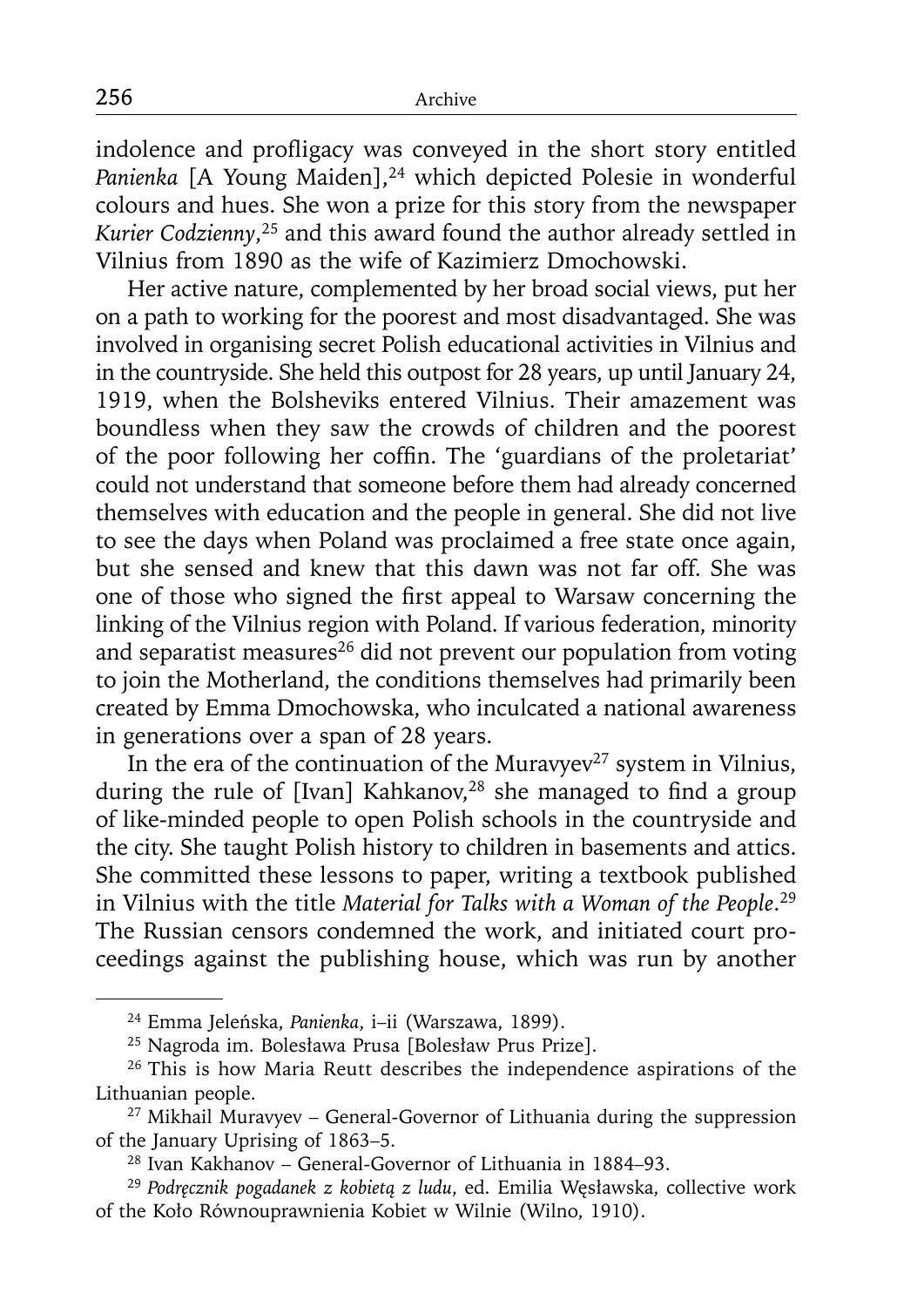national activist, Emilia Węsławska. An amnesty manifesto after 1905 acquitted both ladies of accountability.<sup>30</sup> However, the persecution of Emma Dmochowska did not end there. In 1908 she became an editor of the popular weekly *Zorza Wileńska*, 31 working there alongside her husband. The Russian authorities closed the paper, accusing it of corrupting people's minds and discouraging children from attending an Orthodox school. The editor was put on trial and sentenced to two months in prison, which she served in Lukishki [Lit.: *Lukiškių tardymo*] in November and December of 1910. On leaving prison, she and her husband reopened the same weekly under the changed title of *Jutrzenka*, filling most of it with her own writing. With this publication, she issued a small supplement for children [Nasza] *Grządka*, printing all materials that rural and urban children could learn from and enjoy. In *Jutrzenka*, an extensive section overseeing correspondence with readers gave advice on textbooks and cheap books for self-taught people. In addition, at her own expense, she founded popular libraries, lending book collections to the countryside and monitoring the preferences of readers. In the city she worked [shifts] as a librarian in the Mickiewicz Reading Room, the first such reading room opened to the general public after 1905. Not only did she visit the village schools herself, supervising the teaching, and selecting the teaching staff, but she also educated the staff in Vilnius at secret seminars for the so-called 'commoners'. To facilitate this communication with Vilnius, she would call on several inns where girls and villagers could congregate safely.

In the end, she acquired a magic lantern<sup>32</sup> and travelled with it around numerous villages on country carts, showing and explaining with words and faded pictures, scenes from Polish history; the heroism and the culture of the nation. The people were eager to learn, and she wholeheartedly devoted herself to the task. The police never found out about her trips to the countryside. Sometimes secret schools were found, teachers were dragged around the courts, sentenced to fines

<sup>&</sup>lt;sup>30</sup> According to Węsławska's biography, in the collection of the Museum of Distinguished Polish Women, the case was discontinued after several years.

<sup>31</sup>*Zorza Wileńska. Tygodnik dla wszystkich z rysunkami* – a socio-cultural journal, it began to be published in Vilnius in 1906. 32 *Laterna magica* – a simple projector projecting an image from glass slides

onto the screen.